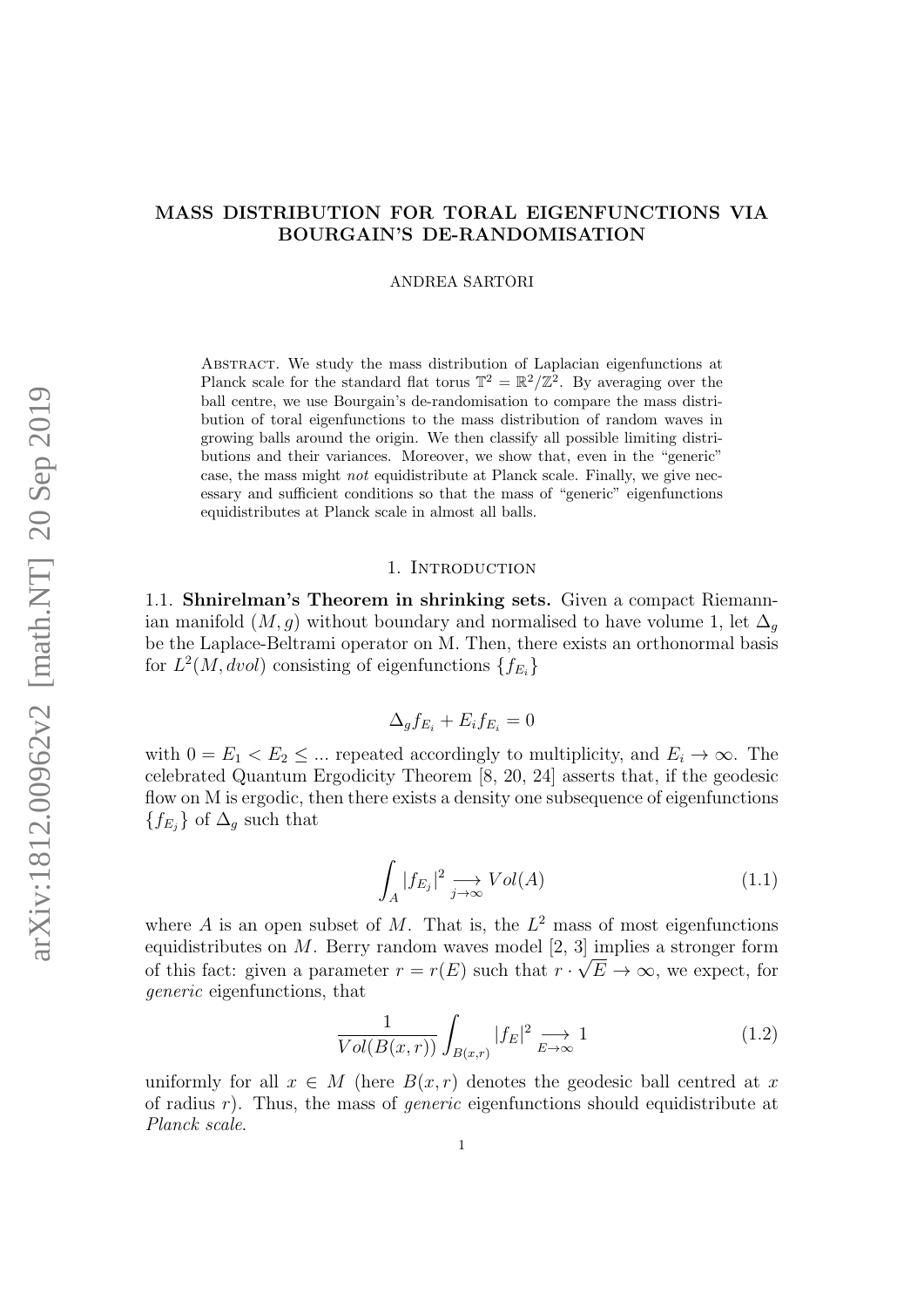We are interested in the case when M is the flat torus  $\mathbb{T}^2 = \mathbb{R}^2/\mathbb{Z}^2$ . Although the geodesic flow on T 2 is completely integrable, Lester and Rudnick [\[19\]](#page-18-3) proved that [\(1.2\)](#page-0-0) holds for a density one subsequence of eigenfunctions at scale  $r >$  $E^{-1/2+o(1)}$ . On the other hand, they also proved that there exist eigenfunctions for which [\(1.2\)](#page-0-0) fails at the point  $x = 0$  at Planck scale. This naturally raises the question of whether the failure of [\(1.2\)](#page-0-0) is only limited to a small set of ball centres. To make this precise, Granville and Wigman [\[10\]](#page-18-4) introduced the (pseudo-)random variable

<span id="page-1-1"></span>
$$
M_f(x,r) := \frac{1}{Vol(B(x,r))} \int_{B(x,r)} |f_E|^2
$$
\n(1.3)

where x is drawn uniformly at random from  $\mathbb{T}^2$  and showed, under some addi-tional assumptions on f (see Remark [1.6](#page-4-0) below), that the variance of  $M_f(x, r)$ tends to zero at Planck scale. Therefore,  $(1.2)$  holds for most points  $x \in \mathbb{T}^2$ . Furthermore, Wigman and Yesha [\[22\]](#page-18-5) proved, under flatness assumptions and small variation of the coefficients (see Remark [1.6](#page-4-0) below), that the distribution of  $M_f(x,r)$  is asymptotically Gaussian with mean zero and variance  $c \cdot (\sqrt{E}r)^{-1}$ , where the constant  $c$  depends on the eigenfunction  $f$ .

Bourgain [\[2\]](#page-17-0) observed that "generic" toral eigenfunctions, when averaged over T 2 , are comparable to a Gaussian random field. We apply the so called Bourgain's de-randomisation to study  $M_f(x, r)$ . This allows us to find its limit distribution and variance for a wider class of eigenfunctions than [\[10,](#page-18-4) [22\]](#page-18-5). Via the study of the variance, we also show that, even for "generic" sequences of eigenfunctions, the mass might not equidistribute at Planck scale. Moreover, we are able to give sufficient and necessary conditions for mass equidistribution which include and extend some of the results from [\[10,](#page-18-4) [22\]](#page-18-5).

Related results. When M is the modular surface, Luo and Sarnak [\[19\]](#page-18-3) proved that there exists a density one subsequence of eigenfunctions, which are also eigenfunctions of all Hecke operators, such that small scale equidistribution holds for  $r \gg E^{-\alpha}$  for some small  $\alpha > 0$ . Young [\[23\]](#page-18-6) improved, under the Generalised Riemann Hypothesis, the scale of the said result to  $r \gg E^{-1/6+o(1)}$  and to all eigenfunctions. Hezari, Rivière  $[11]$  and independently Han  $[12]$  proved that, if M has negative sectional curvature, then small scale equidistribution holds along a density one subsequence of eigenfunctions for  $r = \log(E)^{-\alpha}$  for some small  $\alpha > 0$ . Finally, such an approach of averaging over ball centres was also recently used by Humphries [\[14\]](#page-18-9) for mass distribution of automorphic forms.

1.2. Toral eigenfunctions. An eigenfunction for  $\Delta$  on  $\mathbb{T}^2$  with eigenvalue E can be written as

<span id="page-1-0"></span>
$$
f(x) = \sum_{|\xi|^2 = E} a_{\xi} e(\langle x, \xi \rangle)
$$
\n(1.4)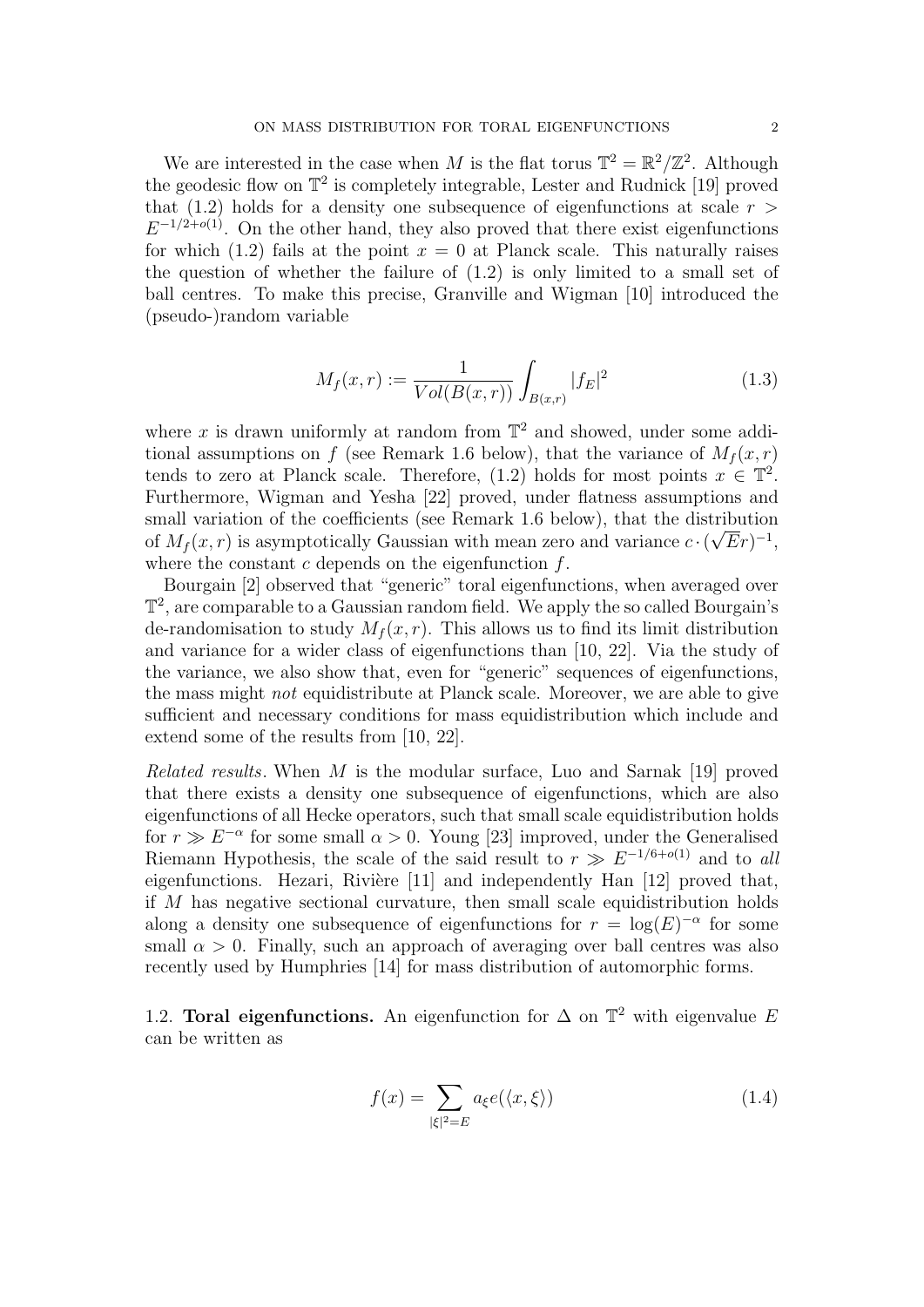where <sup>[1](#page-2-0)</sup>  $e(\cdot) = e(2\pi i \cdot)$  and some complex numbers  $\{a_{\xi}\}_{\xi}$ . The multiplicity of the eigenvalue is the number of representations of  $E$  as a sum of two squares and we denote it by  $N = N(E)$ , we also let  $\mathcal{E} = \mathcal{E}(E) = {\xi \in \mathbb{Z}^2 : |\xi|^2 = E}$  so that  $|\mathcal{E}| = N$ . To assure that f is real-valued, we assume

<span id="page-2-1"></span>
$$
\overline{a_{\xi}} = a_{-\xi}.\tag{1.5}
$$

Moreover, we normalise f so that

$$
||f||_{L^{2}(\mathbb{T}^{2})}^{2} = \sum_{|\xi|^{2} = E} |a_{\xi}|^{2} = 1.
$$
 (1.6)

Thanks to  $(1.6)$ , we can associate to f a probability measure on the unit circle  $\mathbb{S}^1=\mathbb{R}/\mathbb{Z}$ 

<span id="page-2-2"></span>
$$
\mu_f = \sum_{|\xi|^2 = E} |a_{\xi}|^2 \delta_{\xi/\sqrt{E}} \tag{1.7}
$$

where  $\delta_{\xi/\sqrt{E}}$  is the Dirac delta function at the point  $\xi/\sqrt{E}$ . The measures  $\mu_f$ appear naturally in the study of f: Bourgain [\[5\]](#page-17-2) and subsequently Buckley and Wigman [\[6\]](#page-17-3) proved that "generic" eigenfunctions f, when averaged over  $x \in \mathbb{T}^2$ , approximate a centred stationary Gaussian field with spectral measure  $\mu_f$ .

Remark 1.1. Importantly, the sequence  $\mu_f$  does not have a unique weak<sup>\*</sup> limit. In fact, the weak limits of  $\{\mu_f\}$ , in the special case  $|a_{\xi}|^2 = 1/N$  for all  $\xi$ , are called "attainable" and have been studied in [\[16\]](#page-18-10).

<span id="page-2-3"></span>1.3. Gaussian fields. We briefly collect some facts about Gaussian fields (on  $\mathbb{R}^2$ ) which will be used later. A (real-valued) Gaussian field F is a measurable map  $F: \Omega \times \mathbb{R}^2 \to \mathbb{R}$  for some probability space  $\Omega$ , such that all finite dimensional distributions of  $(F(x_1, \cdot), ... F(x_n, \cdot))$  are multivariate Gaussian, where  $x_i \in \mathbb{R}^2$ and  $n \in \mathbb{N}$ . Moreover, F is centred if  $\mathbb{E}[F] = 0$  and stationary if its law is invariant under the action  $x \to x + \tau$  for  $\tau \in \mathbb{R}^2$ .

By Kolmogorov theorem, every centred Gaussian field is fully determined by its covariance function

$$
\mathbb{E}[F(x) \cdot F(y)] = \mathbb{E}[F(x - y) \cdot F(0)]
$$

and the stationary property is equivalent to the fact that the covariance function only depends on the difference of  $x$  and  $y$ . Furthermore, the covariance is positive definite so, by Bochner's theorem, it is the Fourier transform of some measure  $\mu$ on the plane satisfying  $\mu(I) = \mu(-I)$  (as the field is real-valued); that is

$$
\mathbb{E}[F(x)F(y)] = \int e(\langle x - y, \lambda \rangle) d\mu(\lambda).
$$

<span id="page-2-0"></span><sup>&</sup>lt;sup>1</sup> This normalisation implies that the eigenvalue is  $4\pi^2 E$ .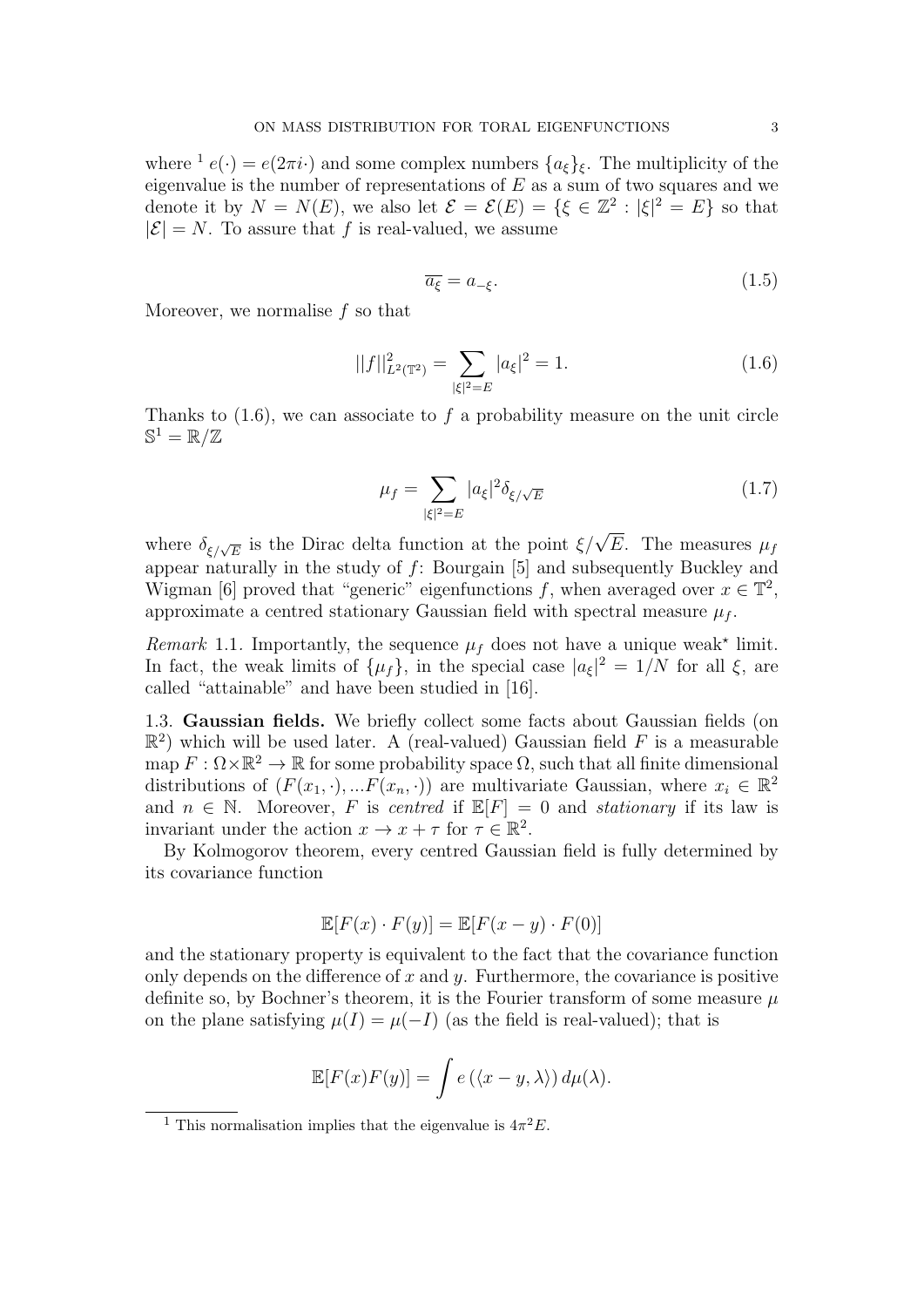The measure  $\mu$  is called the *spectral measure* of F. Since Gaussian fields are determined by their mean and covariance,  $\mu$  fully determines F when F is centred, and we may write  $F = F_{\mu}$ . From this point on, it will be tacitly assumed that all random fields are defined on a common probability space  $(\Omega, \mathcal{F}, \mathbb{P})$  with expectation E.

1.4. Statement of main results. We make the following two assumptions, which we will discuss in Section [4.2:](#page-15-0)

• A1 (Spectral correlations). Let  $0 < \gamma < 1/2$ , E be an integer representable as the sum of two squares and  $B = B(E)$  be an arbitrarily slow growing function of  $E$  taking integer values. Then, we say that  $E$  satisfies assumption A1 if for every  $2 \leq 2l \leq B$  the number of 2l-tuples  $(\xi_1, ..., \xi_{2l}) \in \mathcal{E}(E)^{2l}$  satisfying

$$
\xi_1 + \xi_2 + \dots + \xi_{2l} = 0 \tag{1.8}
$$

is

$$
\frac{(2l!)}{2^l \cdot l!}N^l + O(N^{\gamma l}).
$$

where the constant implied in the notation is absolute.

• A2 (Flatness). Fix some function  $u : \mathbb{R} \to \mathbb{R}$  such that for any  $\epsilon > 0$  $u(N)/N^{\epsilon} \to 0$  as  $N \to \infty$ . A function f of the form [\(1.4\)](#page-1-0), normalised as in [\(1.6\)](#page-2-1), satisfies assumption A2 if for any  $\xi \in \mathcal{E}$ 

$$
|a_{\xi}|^2 \le \frac{u(N)}{N}.\tag{1.9}
$$

Remark 1.2. By [\[4,](#page-17-4) Theorem 17] (see also [\[5,](#page-17-2) Lemma 4]) assumption A1 is satisfied for a density one subsequence of energy levels. Moreover, assumption A1, for every eigenvalue  $E$ , would follow from a sub-exponential bound in the deep work of Evertse-Schlickewei-Schmidt on additive relations in multiplicative subgroups of  $\mathbb{C}^*$  of bounded rank [\[5,](#page-17-2) Remark 1]. If we regard the set  $(a_{\xi})_{\xi}$  as points on an  $N$ -dimensional (complex) sphere, by Lévy concentration of measure [\[17,](#page-18-11) Theorem 2.3, assumption A2 (with  $u(N) = (\log N)^{O(1)}$ , say) is satisfied with probability asymptotic to 1. Thus, "generic" eigenfunctions on  $\mathbb{T}^2$  satisfy both conditions.

We will then prove the following:

<span id="page-3-0"></span>**Theorem 1.3.** Let  $\epsilon > 0$  and  $t > 0$ ,  $R > 1$  be fixed,  $M_f(x,r)$  be as in [\(1.3\)](#page-1-1),  $\mu_f$ as in [\(1.7\)](#page-2-2) and  $F_{\mu_f}$  as in Section [1.3.](#page-2-3) Then there exists some  $E_0 = E_0(\epsilon, t, R)$ such that for every  $E > E_0$  satisfying A1 and  $N \to \infty$  we have

$$
\left| \text{Vol}(x \in \mathbb{T}^2 : M_f(x, r) \le t) - \mathbb{P}\left(\frac{1}{\pi R^2} \int_{B(R)} |F_{\mu_f}|^2 \le t\right) \right| \le \epsilon
$$

where  $r = R/\sqrt{E}$ , uniformly for all f satisfying A2.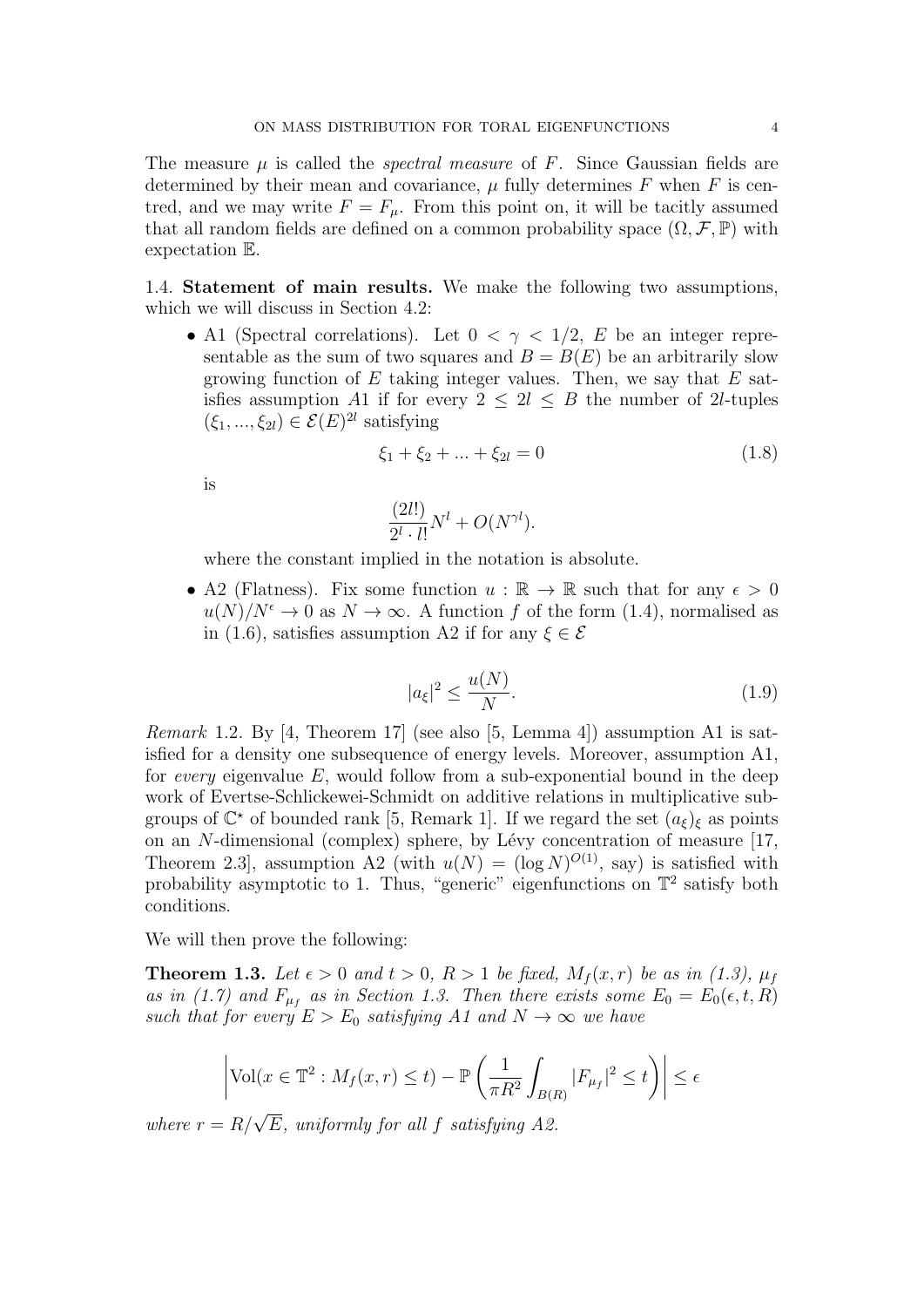Upon passing to a subsequence, we can assume that  $\mu_f$  weak<sup>\*</sup> converges to  $\mu$  $(\mu_f \Rightarrow \mu)$ , where  $\mu$  is some probability measure on  $\mathbb{S}^1$ . We are then able to find the distribution of  $(1/\pi R^2) \int_{B(R)} |F_\mu|^2$ , see Section [2.2.](#page-7-0) This leads to the next result which requires some extra notation. By Lebesgue decomposition theorem [\[11,](#page-18-7) Theorem 19.61], we can write

<span id="page-4-4"></span><span id="page-4-1"></span>
$$
\mu = \alpha \mu_A + \beta \mu_B \tag{1.10}
$$

where  $\alpha, \beta \in \mathbb{R}$ ,  $\mu_A$  is a purely atomic probability measure and  $\mu_B$  is a probability measure with no atoms. We then write  $\mu_A = \sum_{\xi \in \text{spt}(\mu_A)} \sigma_{\xi} \delta_{\xi}$  for some  $\sigma_{\xi} > 0$ with  $\sum_{\xi} \sigma_{\xi} = 1$  and define

$$
W(\mu) := \sum_{\xi \in \text{spt}(\mu_A)} |X_{\xi}|^2 \tag{1.11}
$$

where  $X_{\xi}$  are i.i.d.  $N(0, \sigma_{\xi})$  complex random variables satisfying  $\overline{X_{\xi}} = X_{-\xi}$ .

<span id="page-4-2"></span>**Theorem 1.4.** Let  $\mu$  be a probability measure on  $\mathbb{S}^1$ , write  $\mu = \alpha \mu_A + \beta \mu_B$  as in [\(1.10\)](#page-4-1) and let  $t > 0$ . Then, uniform for all f satisfying A2 such that  $\mu_f \Rightarrow \mu$ , we have

$$
\lim_{R \to \infty} \lim_{E \to \infty} \text{Vol}(x \in \mathbb{T}^2 : M_f(x, R/\sqrt{E}) \le t) = \mathbb{P}(\alpha \cdot W(\mu_A) + \beta \le t)
$$

where the limit  $E \to \infty$  is taken over a sequence of eigenvalues satisfying A1. Moreover,

$$
\lim_{R \to \infty} \lim_{E \to \infty} \int_{\mathbb{T}^2} (M_f(x, R/\sqrt{E}) - 1)^2 = \alpha^2 \operatorname{Var}(W(\mu_A)).
$$

Taking  $\alpha = 0$  and thus  $\beta = 1$  in Theorem [1.4,](#page-4-2) we have:

<span id="page-4-3"></span>**Corollary 1.5.** Under the assumptions of Theorem [1.4,](#page-4-2) as  $E \to \infty$  and  $R \to \infty$ , we have

$$
\int_{\mathbb{T}^2} (M_f(x,r)-1)^2 \to 0
$$

if and only if  $\mu$  has no atoms.

<span id="page-4-0"></span>Remark 1.6. In [\[10,](#page-18-4) [22\]](#page-18-5) the authors give sufficient conditions for the vanishing *Remark* 1.0. In [10, 22] the authors give sumclent conditions for the vanishing of the variance of  $M_f(x, R/\sqrt{E})$ . These are essentially flatness of f and the lack of mass concentration for  $\mu_f$  (see [\[10,](#page-18-4) equation (19)] and [\[22,](#page-18-5) Definition 2.4]). In hindsight, Corollary [1.5](#page-4-3) explains such conditions and shows that they are sharp: they imply that  $\mu$  is non-atomic.

Example 1.7. Let us consider "Bourgain's eigenfunctions":

$$
f(x) = \frac{1}{\sqrt{N}} \sum_{|\xi|^2 = E} e(\langle \xi, x \rangle).
$$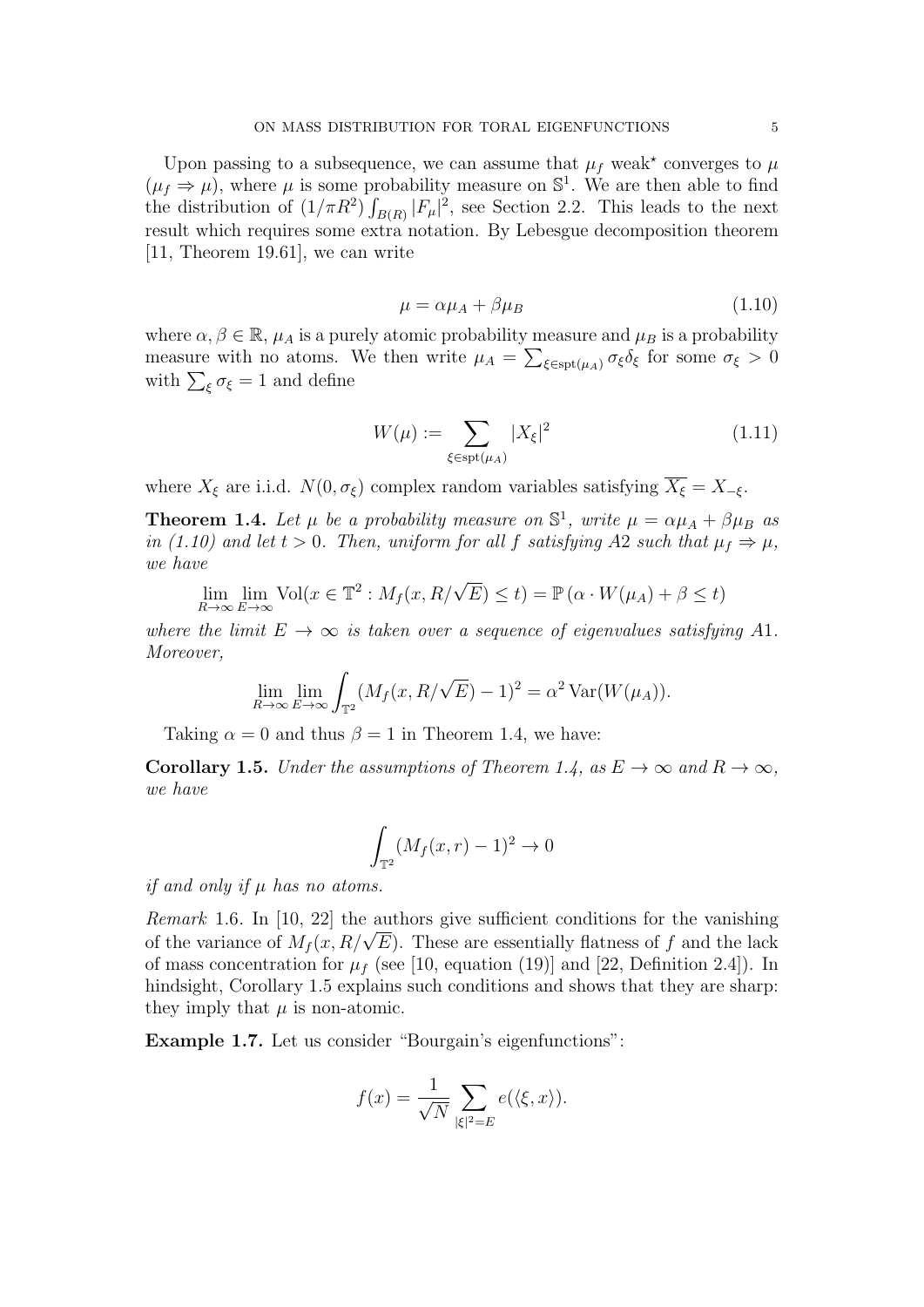Such eigenfunctions satisfy  $A2$ , so for the rest of this example we assume that the eigenvalues satisfy A1 and  $N \to \infty$ . Cilleruelo [\[7\]](#page-18-12) proved that there exists a sequence of eigenvalues E such that  $N \to \infty$  and  $\mu_f \Rightarrow \mu := \frac{1}{4}(\delta_{(1,0)} + \delta_{(0,1)} + \cdots)$  $\delta_{(-1,0)}+\delta_{(0,-1)}$ . Moreover, using the arguments in [\[1\]](#page-17-5), one can show that  $\mu$  can be attained even after restricting to eigenvalues satisfying A1. Thus, for Bourgain's eigenfunctions such that  $\mu_f \Rightarrow \mu$ , Theorem [1.4](#page-4-2) asserts that

$$
M_f(x,r) \xrightarrow{d} \frac{\chi^2(2)}{2} \qquad \qquad \int_{\mathbb{T}^2} (M_f(x,r) - 1)^2 \to 1
$$

as  $E \to \infty$  and  $R \to \infty$ , where  $\chi^2(2)$  is the Chi-squared distribution with 2 degrees of freedom and the convergence is in distribution. Hence, mass equidistribution does not hold in this case.

1.5. Notation. Let  $x \to \infty$  be some parameter, we say that the quantity  $X =$  $X(x)$  and  $Y = Y(x)$  satisfy  $X \ll Y$ ,  $X \gg Y$  if there exists some constant C, independent of x, such that  $X \leq CY$  and  $X \geq CY$  respectively. We also write  $O(X)$  for some quantity bounded in absolute value by a constant times X and  $X = o(Y)$  if  $X/Y \to 0$  as  $x \to \infty$ , in particular we denote by  $o(1)$  any function that tends to 0 as  $x \to \infty$ . We denote by  $\Rightarrow$  the weak<sup>\*</sup> convergence of probability measures, by  $\stackrel{d}{\longrightarrow}$  convergence in distribution and by  $B(R)$  the two dimensional ball centred at 0 of radius  $R > 0$ . Moreover,  $\mu$  will always denote a probability measure supported on  $\mathbb{S}^1$  (the unit circle) and in general  $\mu_f \Rightarrow \mu$ . Finally, we recall that  $\Omega$  is the abstract probability space where all random objects are defined.

## 2. Proof of Theorem [1.4](#page-4-2)

In this section we prove Theorem [1.4,](#page-4-2) assuming Theorem [1.3.](#page-3-0) This will be done in two steps: first we take the limit as  $E \to \infty$  and show that the limitdone in two steps: first we take the limit as  $E \to \infty$  and show that the limit-<br>ing distribution of  $M_f(x, R/\sqrt{E})$  tends to the random variable  $\frac{1}{\pi R^2} \int_{B(R)} |F_\mu|^2$ . Secondly, we determine such random variable in the limit  $R \to \infty$ .

2.1. Limit as  $E \to \infty$ . The aim of this section is to prove the following:

<span id="page-5-0"></span>**Proposition 2.1.** Under the assumptions of Theorem [1.4,](#page-4-2) and  $\mu_f \Rightarrow \mu$ . Then, as  $E \to \infty$ , we have

$$
M_f(x,r) \stackrel{d}{\longrightarrow} \frac{1}{\pi R^2} \int_{B(R)} |F_{\mu}|^2 dx.
$$

To prove Proposition [2.1,](#page-5-0) we need two results. The first one is a direct consequence of the Borell-TIS inequality [?, Theorem 2.1.1], which states that if a Gaussian field, F is almost surely bounded on  $B(R)$  then  $\mathbb{E}[\sup_{B(R)} |F|] < \infty$ .

<span id="page-5-1"></span>**Lemma 2.2.** Let  $\mu$  be a probability measure on  $\mathbb{S}^1$ . For any  $\delta_1 > 0$  there exists some  $M = M(R, \delta_1)$  such that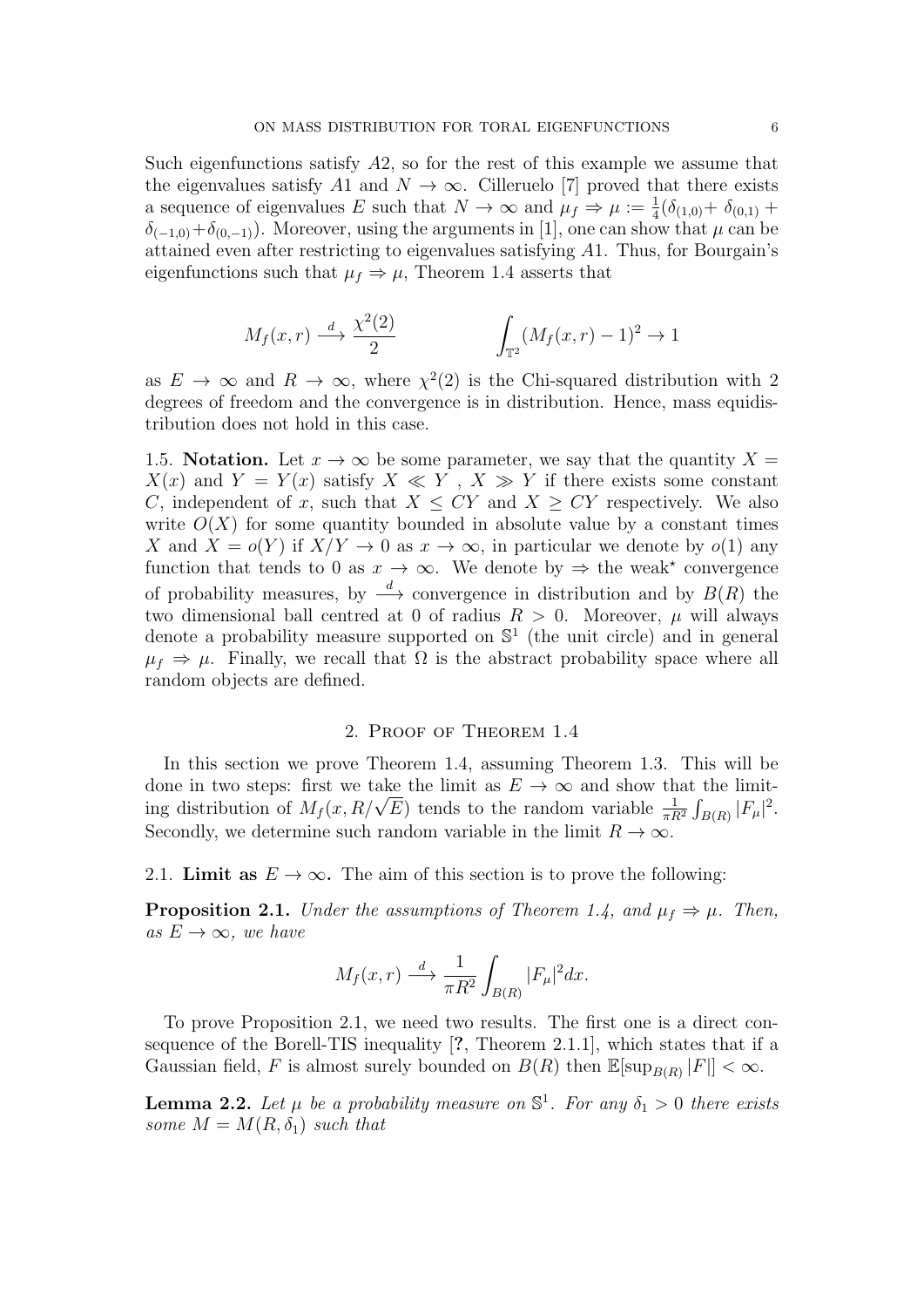$$
\mathbb{P}\left(\sup_{B(R)}|F_{\mu}| > M\right) \le \delta_1.
$$

*Proof.* Since  $\mu$  is supported on  $\mathbb{S}^1$ , we have  $\int |\lambda|^3 d\mu(\lambda) \leq 1$ , thus the covariance function is differentiable; then  $F_{\mu}$  is almost surely continuous and thus almost surely bounded in  $B(R)$ . The Borell-TIS inequality [?, Theorem 2.1.1] then implies that  $\mathbb{E}[\sup_{B(R)} |F_\mu|]$  is finite, therefore we can take  $M = \delta_1^{-1} \mathbb{E}[\sup_{B(R)} |F_\mu|]$ and apply Markov's inequality.  $\Box$ 

We also need the following lemma from [\[21\]](#page-18-13) of which we give the proof for convenience.

<span id="page-6-0"></span>**Lemma 2.3** (Lemma 4, [\[21\]](#page-18-13)). Let  $\{\mu_n\}_{n\in\mathbb{N}}$  be a sequence of probability measures on  $\mathbb{S}^1$  such that  $\mu_n \Rightarrow \mu$ . Then, for any  $\alpha > 0$  and  $\delta_2 > 0$ , there exists some  $n_0 = n_0(\alpha, \delta_2)$  such that for all  $n \geq n_0$  we have

$$
\sup_{B(R)} |F_{\mu_n} - F_{\mu}| \le \alpha
$$

outside an event of probability  $\delta_2$ .

*Proof.* We can associate to  $\mu$  the random field G defined on  $\mathbb{R}^2$  as follows: for any open and measurable (with respect to  $\mu$ ) subset A of  $\mathbb{R}^2$  we let

$$
G(A) = N(0, \mu(A)).
$$

Moreover, if  $A \cap B = \emptyset$ , we require  $G(A)$  and  $G(B)$  to be independent. We define  $G_n$  with respect to  $\mu_n$  similarly. Since  $\mu$  is compactly supported, we see that  $G_n \stackrel{d}{\rightarrow} G$  and, since a normal random variable is square integrable, we obtain  $G_n \to G$  in  $L^2(\Omega)$  (we recall that  $\Omega$  is the common probability space of our random objects). By [?, Theorem 5.4.2], we have the  $L^2(\Omega)$  representations

$$
F_{\mu_n}(x) = \int_{\mathbb{S}^1} e(\langle x \cdot \lambda \rangle) G_n(d\lambda) \qquad F_{\mu}(x) = \int_{\mathbb{S}^1} e(\langle x \cdot \lambda \rangle) G(d\lambda).
$$

From this and the preceding discussion, we deduce that  $\sup_{B(R)} |F_{\mu_n} - F_{\mu}| \to 0$ in  $L^2(\Omega)$  from which the lemma follows. <sup>2</sup>( $\Omega$ ) from which the lemma follows.

Proof of Proposition [2.1.](#page-5-0) Fix some  $t \in \mathbb{R}$ ,  $\epsilon > 0$  and let  $X(\mu_f) = \int_{B(R)} |F_{\mu_f}|^2 / \pi R^2$ . Then, by Lévy continuity Theorem  $[15,$  Theorem 4.3], the proposition is equivalent to

$$
\left| \int_{\mathbb{T}^2} \exp(itM_f(x,r)) - \mathbb{E}[\exp(itX(\mu))] \right| \le \epsilon
$$

for all  $E$  large enough. By Theorem [1.3](#page-3-0) and Lévy continuity Theorem, we have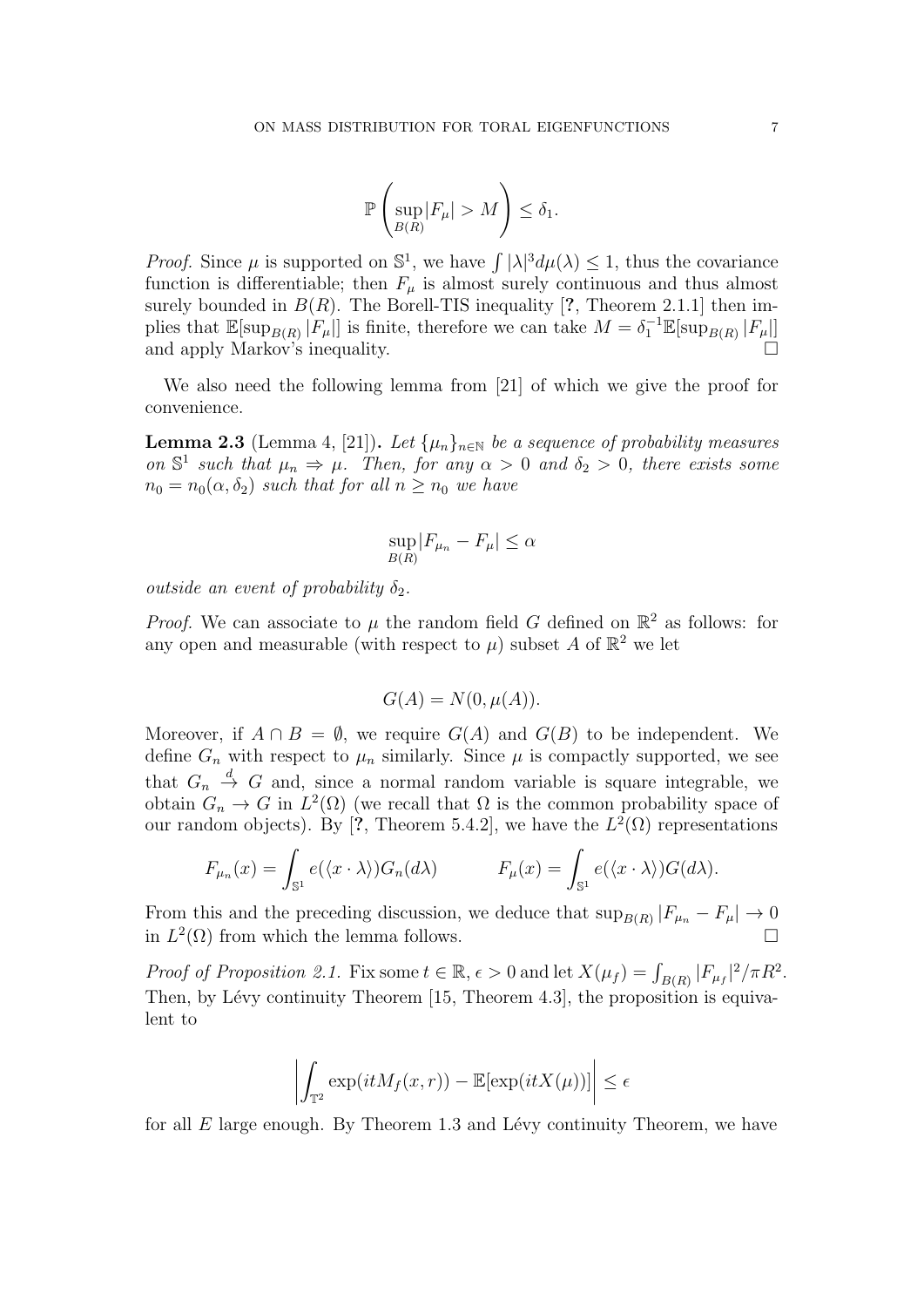$$
\left| \int_{\mathbb{T}^2} \exp(itM_f(x,r)) - \mathbb{E}[\exp(itX(\mu_f))] \right| \le \epsilon/2
$$

for all  $E$  large enough. Thus, by the triangle inequality, it suffices to prove

<span id="page-7-3"></span><span id="page-7-1"></span>
$$
|\mathbb{E}[\exp(itX(\mu_f))] - \mathbb{E}[\exp(itX(\mu))]| \le \epsilon/2
$$
\n(2.1)

for all E large enough. We are going to show that  $X(\mu_f)$  and  $X(\mu)$  are close outside and event of small probability. To see this, we take  $\delta_1 = \epsilon/8$  in Lemma [2.2](#page-5-1) and let  $V_1$  be the event that sup  $|F_\mu| > M$ . We take  $\delta_2 = \epsilon/8$ ,  $\mu_n = \mu_f$ ,  $\alpha =$  $\sqrt{\epsilon}/(8tM)$  in Lemma [2.3](#page-6-0) and denote by  $V_2$  the event that sup  $|F_{\mu_f} - F_{\mu}| > \alpha$ . Let  $V = V_1 \cup V_2$  then  $\mathbb{P}(V) \leq \epsilon/4$  for all E large enough. Moreover, outside V, we have

$$
|X(\mu_f) - X(\mu)| = \frac{1}{\pi R^2} \int_{B(R)} |F_{\mu} - (F_{\mu} - F_{\mu_f})|^2 - |F_{\mu}|^2
$$
  
\n
$$
\leq 2 \sup_{B(R)} |F_{\mu_f} - F_{\mu}||F_{\mu}| + \sup_{B(R)} |F_{\mu_f} - F_{\mu}|^2 \leq 2M\alpha + \alpha^2 \leq \epsilon/4t
$$
 (2.2)

and

$$
|\exp(itX(\mu_f)) - \exp(itX(\mu))| \leq |\exp(itX(\mu_f) - X(\mu)) - 1| \leq t|X(\mu_f) - X(\mu)|.
$$
\n(2.3)

Combining [\(2.2\)](#page-7-1) and [\(2.3\)](#page-7-2) with the fact that  $\mathbb{P}(V) \leq \epsilon/4$  we obtain [\(2.1\)](#page-7-3) as  $\Box$ required.  $\Box$ 

<span id="page-7-0"></span>2.2. Mass distribution for random waves. In this section we study the distribution of the random variable  $\int_{B(R)} |F_\mu|^2 / \pi R^2$  as  $R \to \infty$ , where  $\mu$  is a probability measure on  $\mathbb{S}^1$ .

<span id="page-7-4"></span>**Proposition 2.4.** Suppose that  $\mu$  is a probability measure on  $\mathbb{S}^1$ , write  $\mu$  as in [\(1.10\)](#page-4-1) and let  $W(\mu_A)$  be as in [\(1.11\)](#page-4-4). Then, as  $R \to \infty$ , we have

<span id="page-7-2"></span>
$$
\frac{1}{\pi R^2} \int_{B(R)} |F_{\mu}|^2 \stackrel{d}{\longrightarrow} \alpha W(\mu_A) + \beta.
$$

To prove Proposition [2.4,](#page-7-4) we need a few preliminary results.

<span id="page-7-6"></span>**Lemma 2.5.** Suppose that  $\mu$  is a probability measure on  $\mathbb{S}^1$  and write  $\mu$  as in [\(1.10\)](#page-4-1). Then

<span id="page-7-5"></span>
$$
F_{\mu} = \sqrt{\alpha} F_{\mu_A} + \sqrt{\beta} F_{\mu_B} \tag{2.4}
$$

where  $F_{\mu_B}$  and  $F_{\mu_A}$  are independent, centred stationary Gaussian fields.

Proof. Since both the left and the right hand side of [\(2.4\)](#page-7-5) are Gaussian fields with mean zero, they are fully determined by their covariances. The covariance of the right hand side is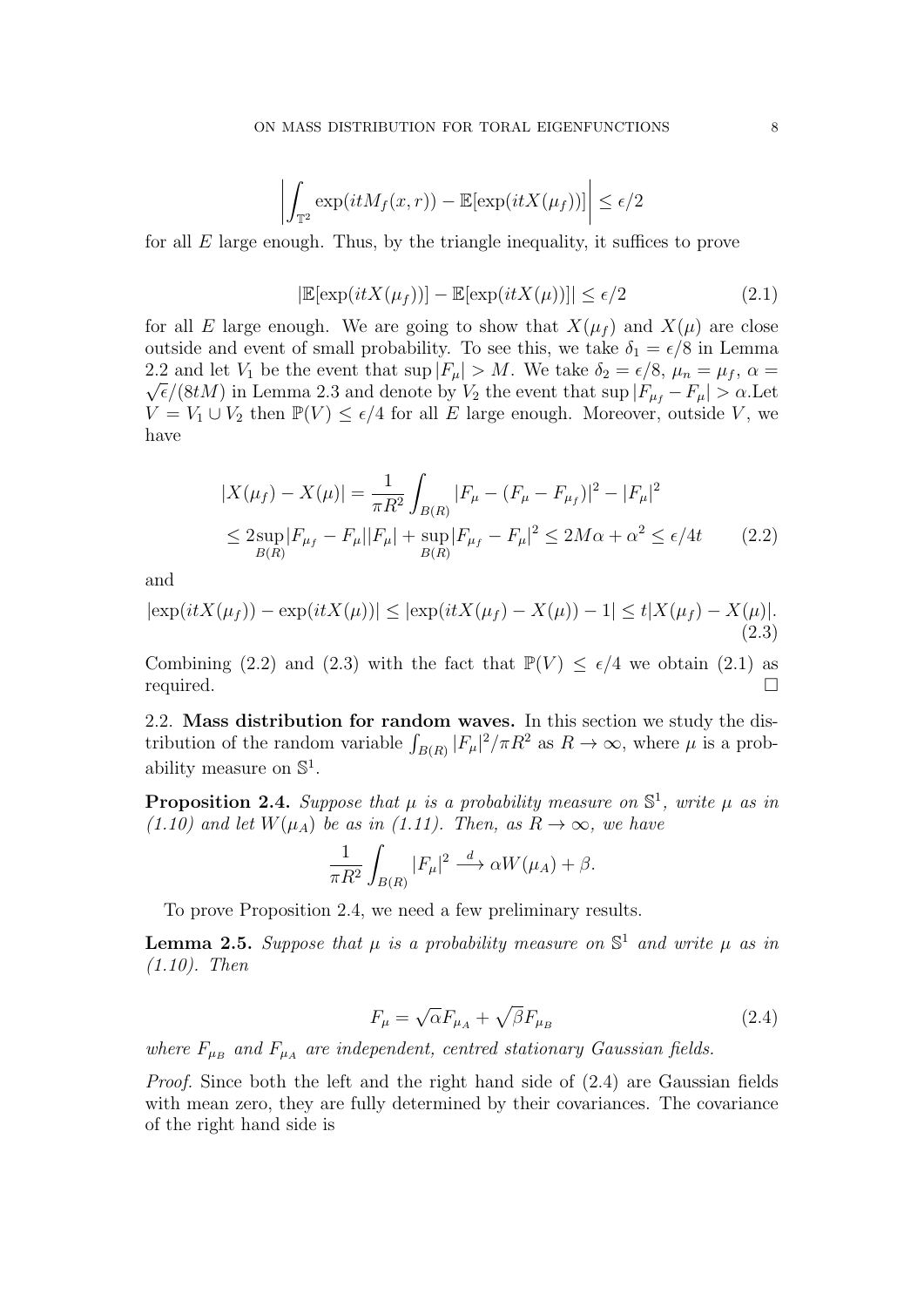$$
\mathbb{E}[\left(\sqrt{\alpha}F_{\mu_A} + \sqrt{\beta}F_{\mu_B}\right)(x)\left(\sqrt{\alpha}F_{\mu_A} + \sqrt{\beta}F_{\mu_B}\right)(y)]
$$
  
=  $\alpha \mathbb{E}[F_{\mu_A}(x)F_{\mu_B}(y)] + \beta \mathbb{E}[F_{\mu_A}(x)F_{\mu_B}(y)]$   
=  $\int_{\mathbb{S}^1} e(\langle x - y, \lambda \rangle) d(\alpha \mu_A(\lambda) + \beta \mu_B(\lambda))$ 

where in the second line we have used the fact that the cross term vanishes by independence and in the last line we have used the definition of  $F_{\mu_B}$  and  $F_{\mu_A}$ . Therefore, the spectral measure of  $\sqrt{\alpha}F_{\mu_A} + \sqrt{\beta}F_{\mu_B}$  is equal to the spectral measure of  $F_{\mu}$  and this proves the Lemma.

We can understand the distribution of the atomic part of  $F_{\mu}$  directly as follows:

<span id="page-8-3"></span>**Lemma 2.6.** Suppose that  $\mu_A$  is a purely atomic measure supported on  $\mathbb{S}^1$ . Then

$$
\frac{1}{\pi R^2} \int_{B(R)} |F_{\mu_A}|^2 \stackrel{d}{\longrightarrow} W(\mu_A)
$$

as  $R \to \infty$  where  $W(\mu_A)$  is as in [\(1.11\)](#page-4-4).

Proof. We claim that we can write explicitly

<span id="page-8-2"></span><span id="page-8-0"></span>
$$
F_{\mu_A}(x) = \sum_{\xi \in \text{spt}(\mu_A)} X_{\xi} e(\langle \xi, x \rangle)
$$
 (2.5)

where  $X_{\xi}$  are as in [\(1.11\)](#page-4-4). First, by Kolmogorov's two-series theorem [\[15,](#page-18-14) Lemma 3.16], the sum in [\(2.5\)](#page-8-0) absolutely converges almost surely because the sum of the variances of the  $X_{\xi}$ 's is  $\sum_{\xi} \sigma_{\xi} = 1$ . Thus, we can compute the covariance function  $r(x - y) = \sum \sigma_{\xi}e(\langle x - y, \xi \rangle)$ , and observe that it is the Fourier transform of  $\mu$ . This proves the claim.

We square  $F_{\mu_A}(x)$  in [\(2.5\)](#page-8-0) and separate the diagonal terms to obtain

$$
\frac{1}{\pi R^2} \int_{B(R)} |F_{\mu_A}|^2 = \sum_{\xi} |X_{\xi}|^2 + \frac{1}{\pi R^2} \sum_{\xi \neq \xi'} X_{\xi} \overline{X_{\xi'}} \int_{B(R)} e(\langle \xi - \xi', x \rangle) dx
$$

$$
= W(\mu_A) + O\left(\sum_{\xi \neq \xi'} X_{\xi} \overline{X_{\xi'}} \int_{B(1)} e(\langle \xi - \xi', Rx \rangle) dx\right)
$$

$$
= W(\mu_A) + O\left(\sum_{\xi \neq \xi'} X_{\xi} \overline{X_{\xi'}} \frac{J_1(R||\xi - \xi'||)}{R||\xi - \xi'||}\right) \tag{2.6}
$$

where  $J_1(\cdot)$  is the Bessel function of the first kind. We observe<sup>[2](#page-8-1)</sup> that, in order to prove the lemma, it is enough to prove that the error term in [\(2.6\)](#page-8-2) converges in distribution to 0. Indeed, writing Z for the error term in [\(2.6\)](#page-8-2), if  $Z \stackrel{d}{\longrightarrow} 0$ then Z converges in probability to 0. Thus, the vector  $(W(\mu_A), Z)$  converges

<span id="page-8-1"></span><sup>&</sup>lt;sup>2</sup>In general it is not true that for any two series of random variables  $X_n \stackrel{d}{\longrightarrow} X$  and  $Y_n \stackrel{d}{\longrightarrow} Y$ then  $X_n + Y_n \xrightarrow{d} X + Y$ .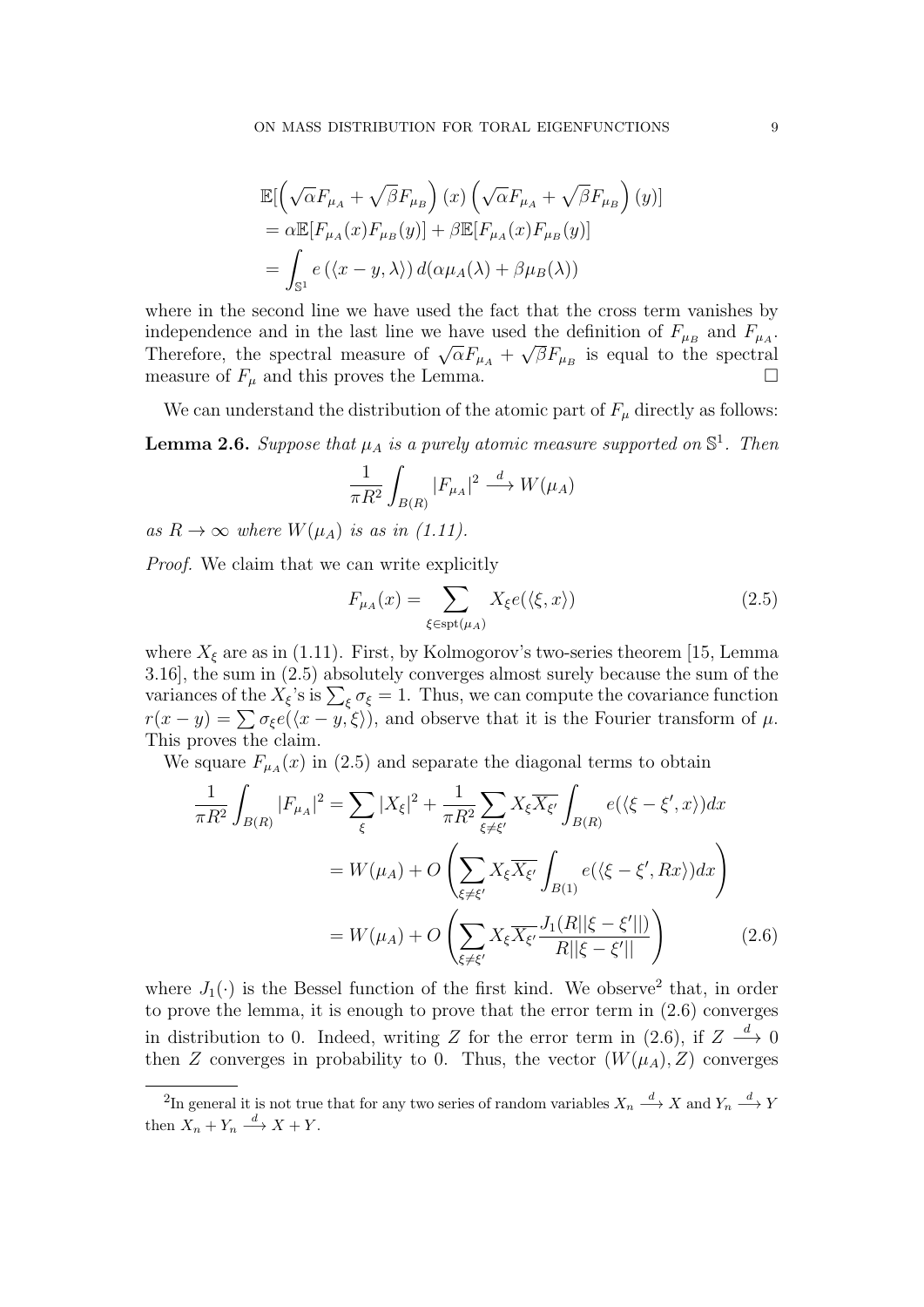in distribution to the vector  $(W(\mu_A), 0)$ . Therefore, by the continuous mapping theorem,  $W(\mu_A) + Z \stackrel{d}{\longrightarrow} W(\mu_A)$ .

Now, we are going to prove that  $Z \stackrel{d}{\longrightarrow} 0$ . Since  $J_1(T) \ll T^{-1/2}$  for T large and  $J_1(T)/T = O(1)$  for T small, Z can be bounded as

$$
\sum_{\xi \neq \xi'} X_{\xi} \overline{X_{\xi'}} \frac{J_1(R||\xi - \xi'||)}{R||\xi - \xi'||} \ll R^{-3/4} \sum_{|\xi - \xi'| > R^{-1/2}} |X_{\xi}|| \overline{X_{\xi'}}| + \sum_{|\xi - \xi'| < R^{-1/2} \atop \xi \neq \xi'} |X_{\xi}|| \overline{X_{\xi'}}|.
$$
\n(2.7)

Since  $\mathbb{E}[\sum_{\xi \neq \xi'} |X_{\xi} \overline{X_{\xi'}}|] \leq (2/\pi)^{1/2} \sum_{\xi \neq \xi'} \sigma_{\xi} \sigma_{\xi'} \leq 1$ , we can apply Markov inequality to obtain

<span id="page-9-0"></span>
$$
\mathbb{P}\left(\sum_{\xi\neq \xi'}|X_{\xi}||\overline{X_{\xi'}}|>R^{1/2}\right)\leq 1/R^{1/2}.
$$

Therefore, the first term on the right hand side of [\(2.7\)](#page-9-0) tends to zero outside an event of probability  $1/R^{1/2}$ . To bound the second term in  $(2.7)$ , we observe

$$
\mathbb{E}\left[\sum_{\substack{|\xi-\xi'|
$$

as  $R \to \infty$ , because (for fixed  $\xi$ )  $\sum \sigma_{\xi'} = o(1)$  and  $\sum \sigma_{\xi} \leq 1$ . It follows that also the second term in [\(2.7\)](#page-9-0) converges in distribution to 0. Hence, the error term in  $(2.6)$  converges in distribution to zero and the lemma follows.

Understanding the non-atomic part of  $F_{\mu}$  requires the following deep theorem due to Wiener and Grenander-Fomin-Maruyama (see [\[21,](#page-18-13) Theorem 3] and references therein):

**Theorem 2.7.** Suppose that the spectral measure  $\mu$  (supported on  $\mathbb{S}^1$ ) of a stationary Gaussian field  $F = F_{\mu}$  has no atoms. Then, for any random variable  $H(F)$  with  $\mathbb{E}[|H(F)|] < \infty$ , we have

$$
\lim_{R \to \infty} \frac{1}{\pi R^2} \int_{B(R)} H(F(x)) dx = \mathbb{E}[H(F)].
$$

almost surely and in  $L^1$ .

Taking  $H(F) = F(0)^2$  so that  $H(F(x)) = H(F(0+x)) = F(x)^2$  and  $\mathbb{E}[|F(0)^2|] =$ 1, we obtain the following lemma:

<span id="page-9-1"></span>**Lemma 2.8.** Suppose that  $\mu_B$  is a probability measure supported on  $\mathbb{S}^1$  with no atoms. Then, as  $R \to \infty$ , we have

$$
\frac{1}{\pi R^2} \int_{B(R)} |F_{\mu_B}|^2 \stackrel{d}{\longrightarrow} 1.
$$

We are now ready to give the proof of Proposition [2.4:](#page-7-4)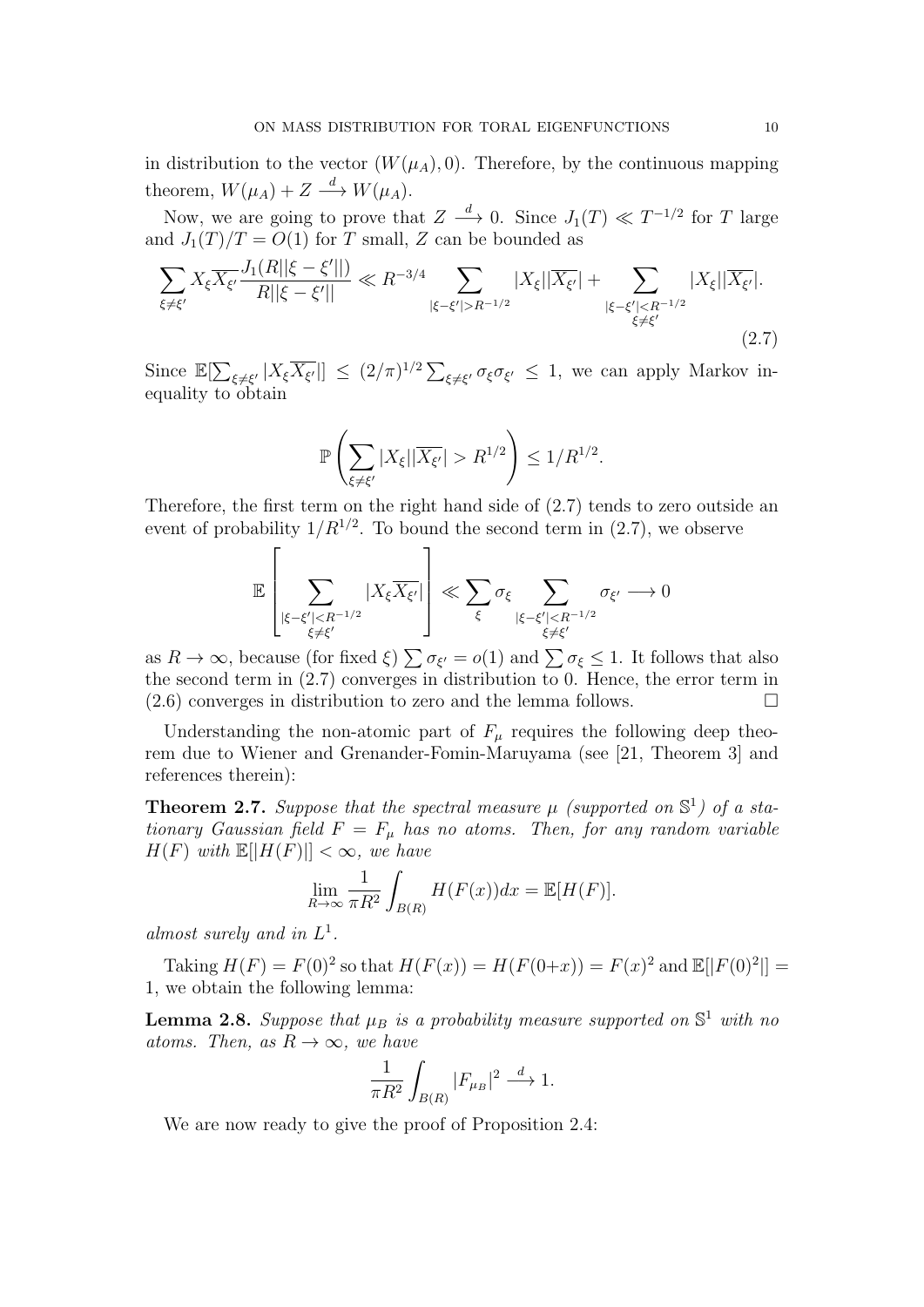Proof of Proposition [2.4.](#page-7-4) By Lemma [2.5,](#page-7-6) we can write

$$
\frac{1}{\pi R^2} \int_{B(R)} |F_{\mu}|^2 = \alpha \frac{1}{\pi R^2} \int_{B(R)} |F_{\mu_A}|^2 + \beta \frac{1}{\pi R^2} \int_{B(R)} |F_{\mu_B}|^2
$$

$$
+ 2\sqrt{\alpha \beta} \frac{1}{\pi R^2} \int_{B(R)} (F_{\mu_A} \cdot F_{\mu_B}). \tag{2.8}
$$

By Lemma [2.6,](#page-8-3) the first term in [\(2.8\)](#page-10-0) converges in distribution to  $W(\mu_A)$  as  $R \to$  $\infty$ . By Lemma [2.8,](#page-9-1) the second term converges in distribution to  $\beta$ . Therefore, arguing as in Lemma [2.6,](#page-8-3) it is enough to prove

<span id="page-10-5"></span><span id="page-10-0"></span>
$$
\frac{1}{\pi R^2} \int_{B(R)} (F_{\mu_A} \cdot F_{\mu_B}) dx \stackrel{d}{\longrightarrow} 0. \tag{2.9}
$$

By the independence of  $F_{\mu_B}$  and  $F_{\mu_A}$ , we have

<span id="page-10-4"></span>
$$
\mathbb{E}\left[\frac{1}{\pi R^2} \int_{B(R)} (F_{\mu_A} \cdot F_{\mu_B}) dx\right] = 0 \tag{2.10}
$$

and

$$
\mathbb{E}\left[\left(\frac{1}{\pi R^2} \int_{B(R)} (F_{\mu_A} \cdot F_{\mu_B}) dx\right)^2\right] =
$$
\n
$$
= \frac{1}{\pi^2 R^4} \int_{B(R)} \int_{B(R)} \mathbb{E}[F_{\mu_A}(x) \cdot F_{\mu_A}(y)] \mathbb{E}[F_{\mu_B}(x) F_{\mu_B}(y)] dx dy
$$
\n
$$
= \frac{1}{\pi^2 R^4} \int_{B(R)} \int_{B(R)} r_{\mu_B}(x-y) r_{\mu_A}(x-y) dx dy \tag{2.11}
$$

where  $r_{\mu_B}$  and  $r_{\mu_A}$  are the covariance functions of  $F_{\mu_B}$  and  $F_{\mu_A}$  respectively. Writing

<span id="page-10-3"></span><span id="page-10-2"></span><span id="page-10-1"></span>
$$
r_{\mu}(x-y) = \int_{\mathbb{S}^1} e(\langle x-y, t \rangle) d\mu(t)
$$

and changing the order of integration, upon bearing in mind that  $\mu_A$  is invariant under rotation by  $\pi$ , shows that [\(2.11\)](#page-10-1) is equal to

$$
\frac{1}{\pi^2 R^4} \int_{B(R)} \int_{B(R)} \int_{S^1} \int_{S^1} e(\langle x - y, t - w \rangle) dx dy d\mu_B(t) d\mu_A(w)
$$
\n
$$
= \int_{S^1} \int_{S^1} \left( \frac{J_1(R||t - w||)}{R||t - w||} \right)^2 d\mu_B(t) d\mu_A(w) \tag{2.12}
$$

where the second line follows from a similar computation to  $(2.6)$ . Now, we can split the double integral on the right hand side of [\(2.12\)](#page-10-2) as

$$
\left(\int\int_{||t-w||>R^{-1/2}} + \int\int_{||t-w||\leq R^{-1/2}} \right) \left(\frac{J_1(R||t-w||)}{R||t-w||}\right)^2 d\mu_B(t) d\mu_A(w). \tag{2.13}
$$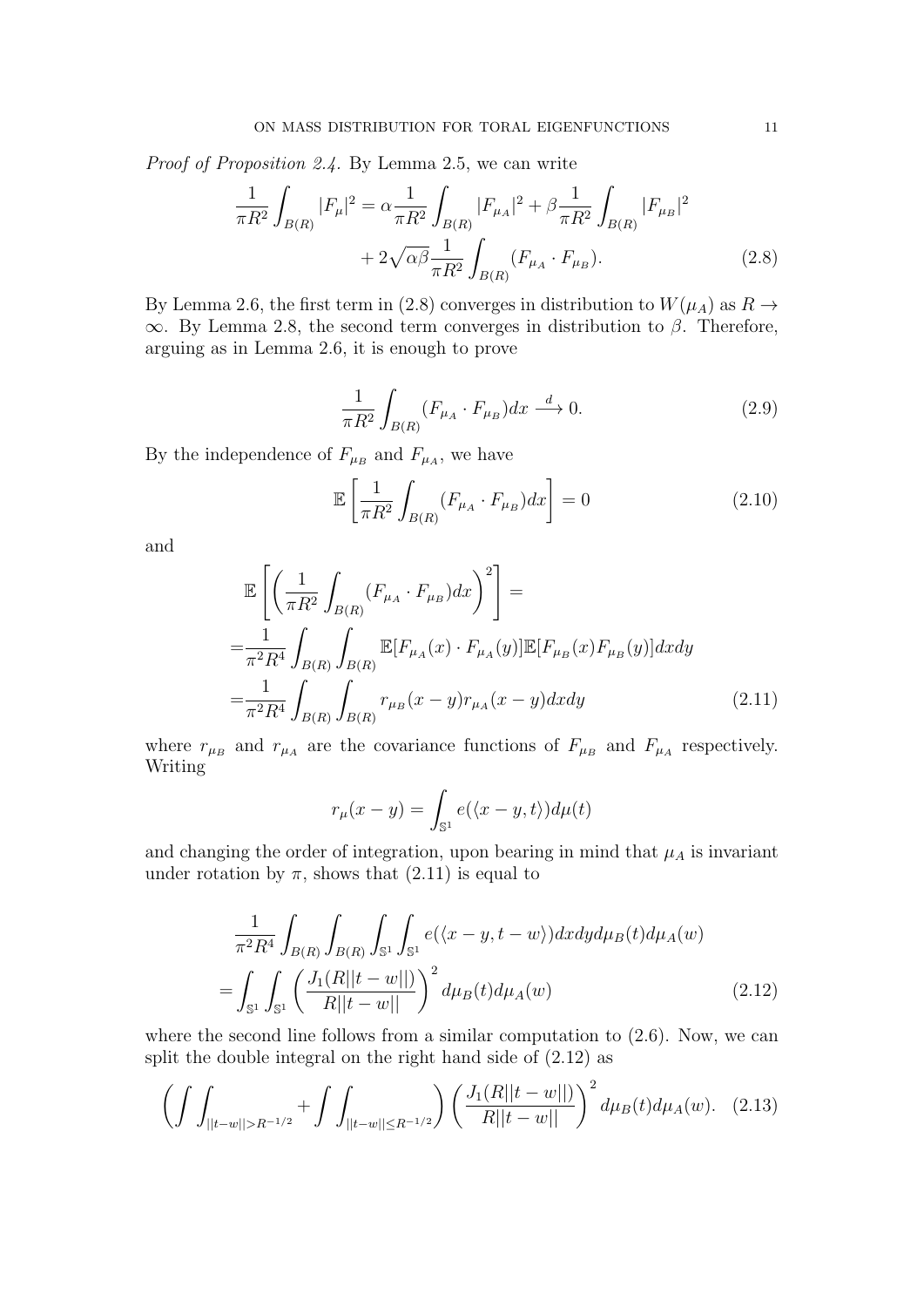As  $J_1(T) \ll T^{-1/2}$  for T large enough, we can bound the first integral in [\(2.13\)](#page-10-3) by  $R^{-3/2}$ . For the second integral in [\(2.13\)](#page-10-3) we observe that  $J_1(T)/T = O(1)$  for  $T$  small, so we fix  $w$  to see that

<span id="page-11-0"></span>
$$
\int_{||t-w|| \le R^{-1/2}} d\mu_B(t) = o(1) \tag{2.14}
$$

as  $\mu_B$  has no atoms. Therefore, combining  $(2.10)$ ,  $(2.13)$  and  $(2.14)$ , we have shown that the third term in [\(2.8\)](#page-10-0) has zero mean and variance tending to 0 as  $R \to \infty$ ; thus, it converges in distribution to 0. This proves [\(2.9\)](#page-10-5) and the Proposition follows.

2.3. Concluding the proof of Theorem [1.4.](#page-4-2) To deduce convergence of the moments of a random variable from its convergence in distribution, by Lebesgue dominated convergence Theorem, it is enough to show that the third moment is bounded. In our case, we prove the following:

<span id="page-11-1"></span>**Lemma 2.9.** Let  $E$  be an integer representable as the sum of two squares such that the number of 6-tuples  $(\xi_1, ..., \xi_6) \in \mathcal{E}^6$  satisfying

$$
\xi_1 + \xi_2 + \xi_3 + \xi_4 + \xi_5 + \xi_6 = 0
$$

is

$$
15N^3 + O(N^{\gamma 6})
$$

for some  $0 < \gamma < 1/2$ ; moreover, suppose that f as in [\(1.4\)](#page-1-0) satisfies  $A_2$ . Then, for some  $0 < \gamma < 1/2$ ; moreover, suppose that f as in (1.4) so<br>for all fixed  $R > 1$  and  $r = R/\sqrt{E}$ , we have the uniform bound

$$
\int_{\mathbb{T}^2} dx \left( \frac{1}{\pi r^2} \int_{B(x,r)} |f(y)|^2 dy \right)^3 = O(1).
$$

Proof. Transforming the variables and expanding the integral, we can write

$$
\left(\frac{1}{\pi r^2} \int_{B(x,r)} |f(y)|^2 dy\right)^3 = \left(\frac{1}{\pi} \int_{B(1)} |f(x+ry)|^2 dy\right)^3
$$
  
\n
$$
= \left(\sum_{\xi,\xi'} a_{\xi} \overline{a_{\xi'}} e(\langle \xi - \xi', x \rangle) \frac{1}{\pi} \int_{B(1)} e(\langle \xi - \xi', ry \rangle) \right)^3
$$
  
\n
$$
= \sum_{\substack{\xi_1,\xi_2,\xi_3 \\ \xi'_1,\xi'_2,\xi'_3}} a_{\xi_1} \overline{a_{\xi'_1}} a_{\xi_2} \overline{a_{\xi'_2}} a_{\xi_3} \overline{a_{\xi'_3}} e(\langle \xi_1 + \xi_2 + \xi_3 - \xi'_1 - \xi'_2 - \xi'_3, x \rangle)
$$
  
\n
$$
\times \left(\frac{1}{\pi} \int_{B(1)} e(\langle \xi - \xi', ry \rangle) \right)^3.
$$

Since  $\int_{\mathbb{T}^2} dx e(\langle \xi_1 + \xi_2 + \xi_3 - \xi'_1 - \xi'_2 - \xi'_3, x \rangle) = 1$  if  $\xi_1 + \xi_2 + \xi_3 - \xi'_1 - \xi'_2 - \xi'_3 = 0$ and vanishes otherwise, we have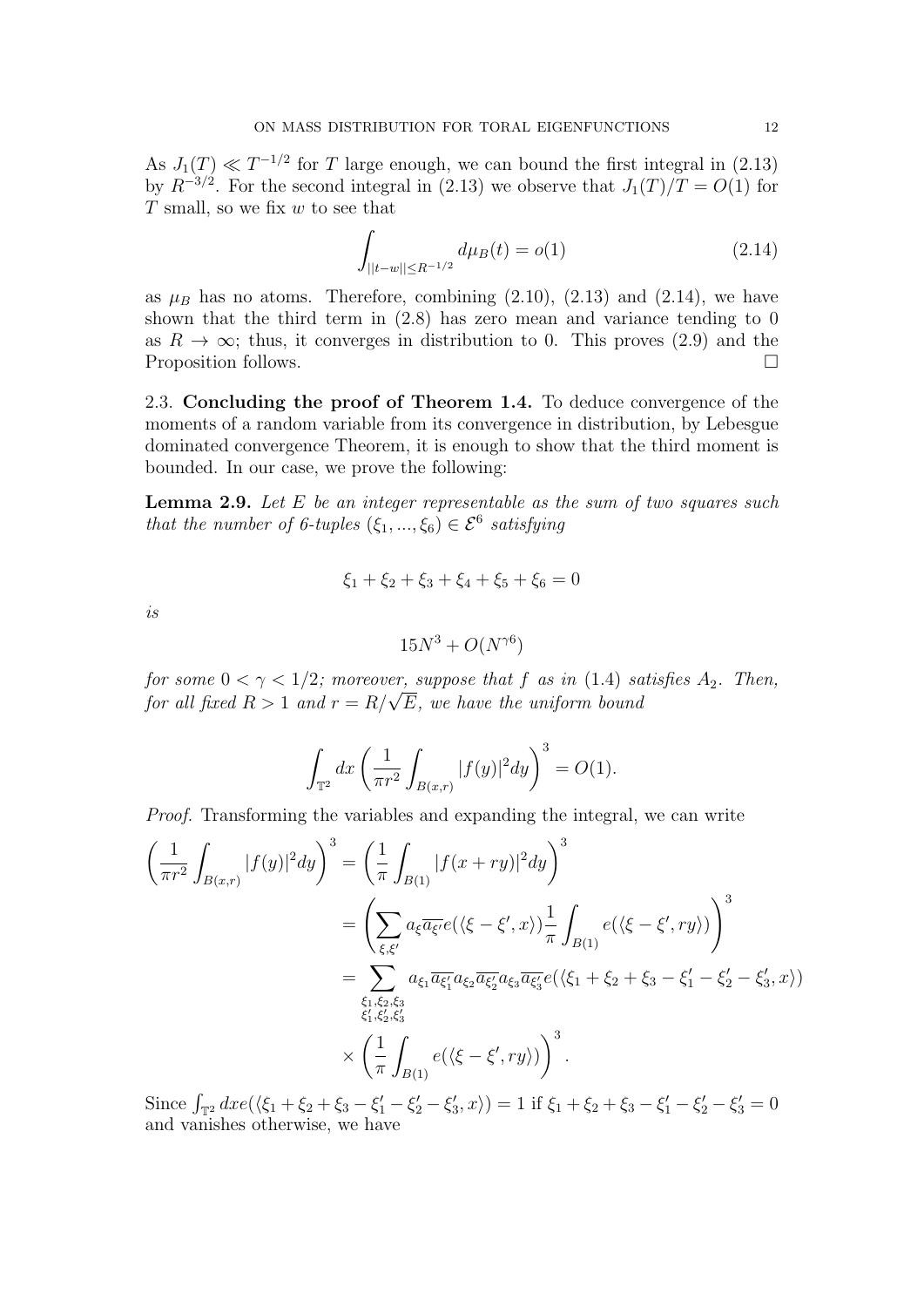$$
\sum_{\substack{\xi_1,\xi_2,\xi_3 \\ \xi'_1,\xi'_2,\xi'_3}} \int_{\mathbb{T}^2} dx e(\langle \xi_1 + \xi_2 + \xi_3 - \xi'_1 - \xi'_2 - \xi'_3, x \rangle)
$$
  
= |\{ \xi\_i \in \mathcal{E}(E) : \xi\_1 + \xi\_2 + \xi\_3 + \xi\_4 + \xi\_5 + \xi\_6 = 0 \} |

We call a solution of  $\xi_1 + \xi_2 + \xi_3 + \xi_4 + \xi_5 + \xi_6 = 0$  diagonal if it is given by pair-wise cancellation ( like  $\xi_i = \xi'_i$  for  $i = 1, 2, 3$ ), we call all the other solutions off-diagonal and split the sum accordingly

$$
\int_{\mathbb{T}^2} dx \left( \frac{1}{r^2} \int_{B(x,r)} |f(y)|^2 dy \right)^3 = \sum_{\xi_1 + \xi_2 + \xi_3 - \xi_1' - \xi_2' - \xi_3' = 0} a_{\xi_1} \overline{a_{\xi_1'}} a_{\xi_2} \overline{a_{\xi_2'}} a_{\xi_3} \overline{a_{\xi_3'}}
$$
\n
$$
\times \left( \int_{B(1)} e(\langle \xi - \xi', ry \rangle) dy \right)^3 + O\left( \sum_{\xi_1 + \xi_2 + \xi_3 - \xi_1' - \xi_2' - \xi_3' = 0} |a_{\xi_1} \overline{a_{\xi_1'}} a_{\xi_2} \overline{a_{\xi_2'}} a_{\xi_3} \overline{a_{\xi_3'}}| \right)
$$
\n
$$
\times (1 - \sum_{\text{off-diagonal}} |a_{\xi_1} \overline{a_{\xi_1'}} a_{\xi_2} \overline{a_{\xi_2'}} a_{\xi_3} \overline{a_{\xi_3'}}| \right)
$$
\n
$$
(2.15)
$$

where we have bounded  $|\int_{B(1)} dy e(\langle \xi - \xi', ry \rangle)| \leq \pi$ . The number of diagonal solutions is  $6!/(3! \cdot 2^3) = 15$ , so the main term in  $(2.15)$  is bounded by

<span id="page-12-2"></span>
$$
15\pi^3 \sum_{\xi_1,\xi_2,\xi_3} |a_{\xi_1}|^2 |a_{\xi_2}|^2 |a_{\xi_3}|^2 = 15 \left( \sum_{\xi} |a_{\xi}|^2 \right)^3 = 15\pi^3. \tag{2.16}
$$

Thanks to the assumptions, we have  $|a_{\xi}| \leq \sqrt{u(N)/N}$  for all  $\xi \in \mathcal{E}$  and the number of off-diagonal solutions is bounded by  $N^{\gamma 6}$ . Thus,

$$
\sum_{\substack{\xi_1+\xi_2+\xi_3-\xi'_1-\xi'_2-\xi'_3=0\\ \text{off-diagonal}}} |a_{\xi_1}\overline{a_{\xi'_1}}a_{\xi_2}\overline{a_{\xi'_2}}a_{\xi_3}\overline{a_{\xi'_3}}| \leq (u(N)/N)^3 \cdot N^{\gamma 6} = O(1). \tag{2.17}
$$

Combining  $(2.15)$ ,  $(2.16)$  and  $(2.17)$ , we conclude the lemma.

We are finally ready to conclude the proof of Theorem [1.4:](#page-4-2)

Proof of Theorem [1.4.](#page-4-2) The first claim of the Theorem follows from combining Proposition [2.1](#page-5-0) and Proposition [2.4.](#page-7-4) By Lemma [2.9,](#page-11-1) we deduce that the first two moments are uniformly integrable, therefore

$$
\int_{\mathbb{T}^2} (M_f(x, r) - 1)^2 \to Var(\alpha + \beta W(\mu_A)) = \beta^2 Var(W(\mu_A))
$$

which concludes the proof.  $\Box$ 

<span id="page-12-1"></span><span id="page-12-0"></span>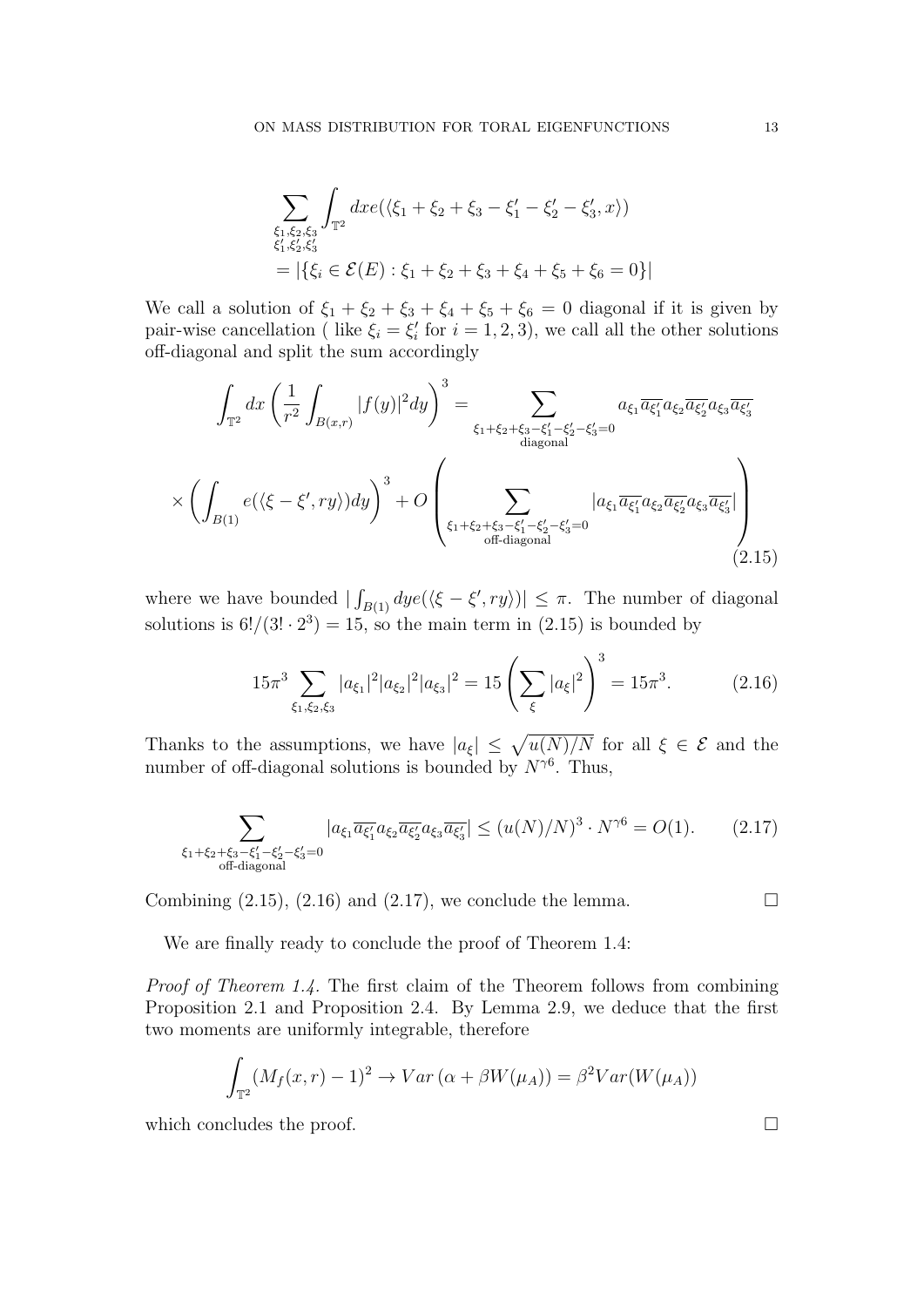# 3. Proof of Theorem [1.3](#page-3-0)

As mentioned in the introduction, in [\[5,](#page-17-2) [6\]](#page-17-3) it was proved that  $f(x)$ , when considered in a small neighbourhood of  $x \in \mathbb{T}^2$  and averaged over x, approximates a Gaussian field. Formally, we fix some large parameter  $R > 1$  and write f around the point  $x$  as

$$
F_x(y) = f\left(x + \frac{R}{\sqrt{E}}y\right)
$$

for  $y \in [1/2, 1/2]^2$ . Then we have the following proposition:

<span id="page-13-0"></span>**Proposition 3.1.** Let f be as in  $(1.4)$ , suppose that E satisfies assumption A1,  $N \to \infty$ , and let  $\epsilon_1, \epsilon_2 > 0$  be given. Then there exists some  $B_0 = B_0(\epsilon_1, \epsilon_2, R)$ and some  $E_0 = E_0(\epsilon_1, \epsilon_2, R, B_0)$  such that for all  $E > E_0$  and for all  $B > B_0$  the following holds:

- (1) There exists a subspace  $\Omega' \subset \Omega$  with  $\mathbb{P}[\Omega'] > 1 \epsilon_2$  and a measurepreserving function  $\tau : \Omega' \to \mathbb{T}^2$  such that  $vol(\mathbb{T}^2 \setminus \tau(\Omega')) \leq \epsilon_2$ .
- (2) Uniformly for all f satisfying assumption A2,

$$
\sup_{y \in [-1/2, 1/2]^2} |F_{\tau(\omega)}(y) - F_{\mu_f}^R(y, w)| \le \epsilon_1
$$

for all  $\omega \in \Omega'$ , where the covariance of  $F_{\mu_f}^R(y)$  is given by

$$
\mathbb{E}[F_{\mu_f}^R(x)F_{\mu_f}^R(y)]=\int_{\mathbb{S}^1}e(\langle \lambda, R(x-y)\rangle)d\mu_f(\lambda).
$$

Assuming Proposition [3.1,](#page-13-0) which we will prove after, we prove the main theorem.

Proof of Theorem [1.3.](#page-3-0) Let  $\epsilon > 0$ ,  $t > 0$  be fixed and let  $X(\mu_f) = \int_{B(R)} |F_{\mu_f}|^2 / \pi R^2$ . By Lévy continuity theorem, the statement of the theorem is equivalent to the inequality

$$
\left| \int_{\mathbb{T}^2} \exp(itM_f(x,r))dx - \mathbb{E}[\exp(itX(\mu_f))]\right| \le \epsilon \tag{3.1}
$$

for all E sufficiently large (depending on  $\epsilon$ , t and R). First, we apply Proposition [3.1](#page-13-0) with  $\epsilon_2 = \epsilon/8$  and  $\epsilon_1 = \epsilon_1(\epsilon, t)$  to be chosen later, to get  $\tau : \Omega' \to \mathbb{T}^2$  and  $F_{\mu_f}^R$ , for all  $E > E_0$  (and  $B > B_0$ ). Next, we apply Lemma [2.2](#page-5-1) with  $\delta_1 = \epsilon/8$  to obtain some  $M = M(\epsilon)$  such that

<span id="page-13-1"></span>
$$
\mathbb{P}\left(|F_{\mu_f}^R|^2 > M\right) \le \epsilon/8.
$$

Choosing  $\epsilon_1$  = √  $\epsilon/(8Mt)$ , we deduce that, outside an event of size at most  $\epsilon/4$ and a subset of  $\mathbb{T}^2$  of size at most  $\epsilon/8$ , we have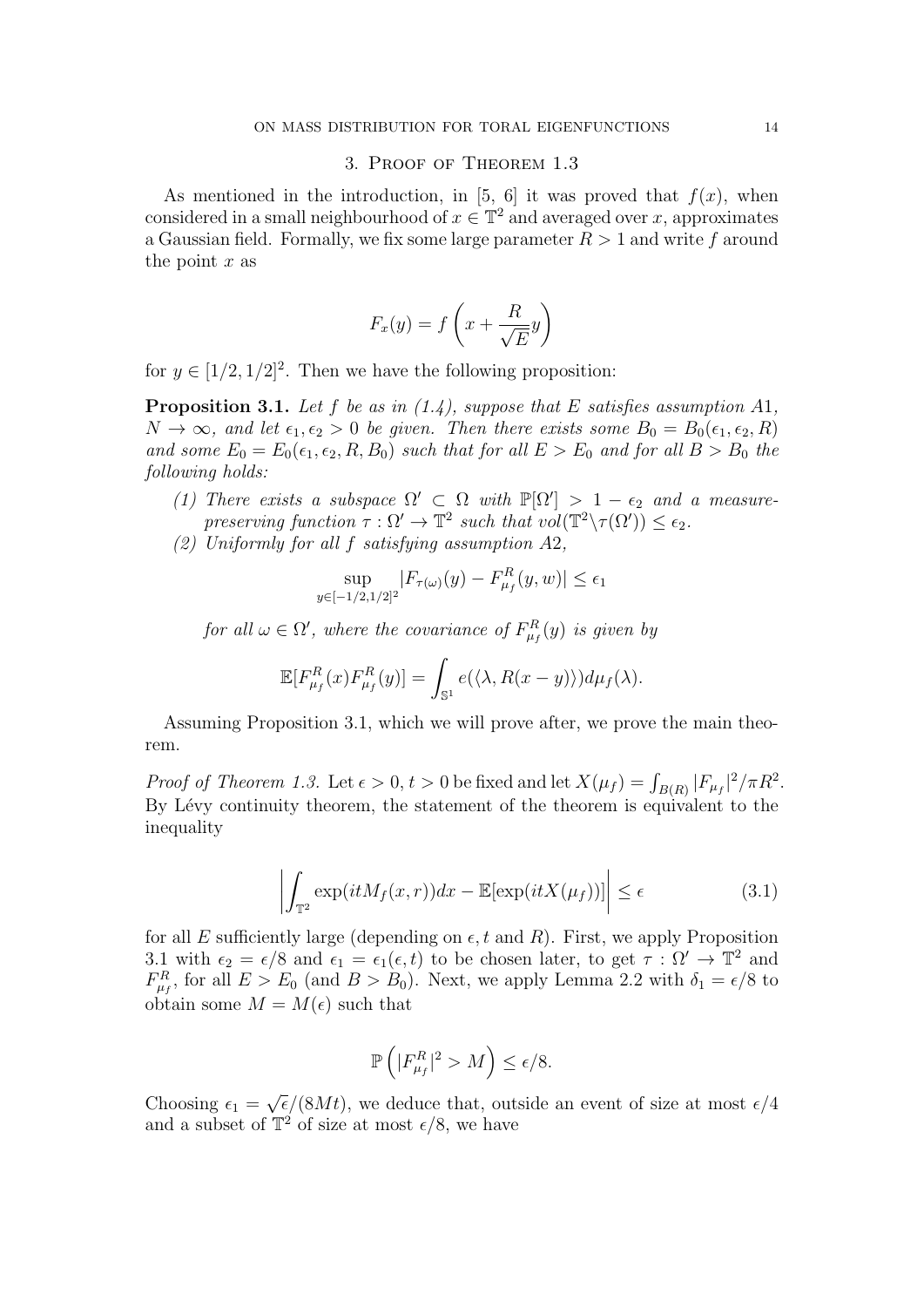$$
\sup_{y \in [-1/2, 1/2]^2} |F_{\tau(\omega)}(y) - F_{\mu_f}^R(y)| \le \epsilon_1
$$
\n
$$
|F_{\mu_f}^R|^2 \le M. \tag{3.2}
$$

Since, by transformation of variables,

<span id="page-14-2"></span><span id="page-14-1"></span><span id="page-14-0"></span>
$$
X(\mu_f) = \frac{1}{\pi} \int_{B(1)} |F_{\mu_f}^R|^2 dx \tag{3.3}
$$

arguing as in Lemma [2.1,](#page-5-0) we see that conditions [\(3.2\)](#page-14-0) imply

$$
\left| \exp(itM_f(\tau(\omega),r)) - \exp\left(\frac{it}{\pi} \int_{B(1)} |F_{\mu_f}^R|^2 dx\right) \right| \le \epsilon/2. \tag{3.4}
$$

Hence, combining  $(3.3)$ ,  $(3.4)$  and the fact that  $(3.2)$  holds outside a set of size at most  $\epsilon/4$  and volume  $\epsilon/4$ , we obtain [\(3.1\)](#page-13-1) and this concludes the proof.  $\square$ 

# 4. Proof of Proposition [3.1:](#page-13-0) Bourgain's de-randomisation.

The material of this section is contained, in various forms, in [\[5,](#page-17-2) [6\]](#page-17-3). We present it here for the convenience of the reader and since Proposition [3.1,](#page-13-0) as stated, does not appear in the literature.

4.1. Approximating f is small squares. The aim of this section is to approx-4.1. Approximating f is small squares. The aim of this section is to approximate the function  $f$  (in squares of side  $R/\sqrt{E}$ ) by a more tractable function so we fix some large parameter  $R > 1$  and recall the notation

$$
F_x(y) = f\left(x + \frac{R}{\sqrt{E}}y\right) = \sum_{|\xi|^2 = E} a_{\xi}e(\langle \xi, x \rangle)e\left(\left\langle \frac{\xi}{\sqrt{E}}, Ry\right\rangle\right).
$$

The points  $\{\xi/\sqrt{E}\}\$ lie on the unit circle, so as  $N \to \infty$  they will accumulate, we first want to approximate these accumulation points. To this end, we pick some large parameter K and divide the circle into arcs of length  $1/2K$ 

$$
I_k = \left(\frac{k-1}{2K}, \frac{k}{2K}\right]
$$

for  $-K+1 \leq k \leq K$  and let

$$
\mathcal{E}^{(k)} = \{ \xi \in \mathcal{E} : \xi/\sqrt{E} \in I_k \}.
$$

Now, we pick some small parameter  $0 < \delta < 1$  and further subdivide  $\{\mathcal{E}^{(k)}\}$ accordingly to the measure  $\mu_f$  as

$$
\mathcal{K} = \{-1 + K \le k \le K : \mu_f(I_k) \ge \delta\} \qquad \mathcal{G} = \cup_{k \notin \mathcal{K}} \mathcal{E}^{(k)}.
$$

Finally, we approximate the points in  $\mathcal{E}^{(k)}$  via the middle point  $\zeta^k$  of  $I_k$ . Thus, we have obtained the functions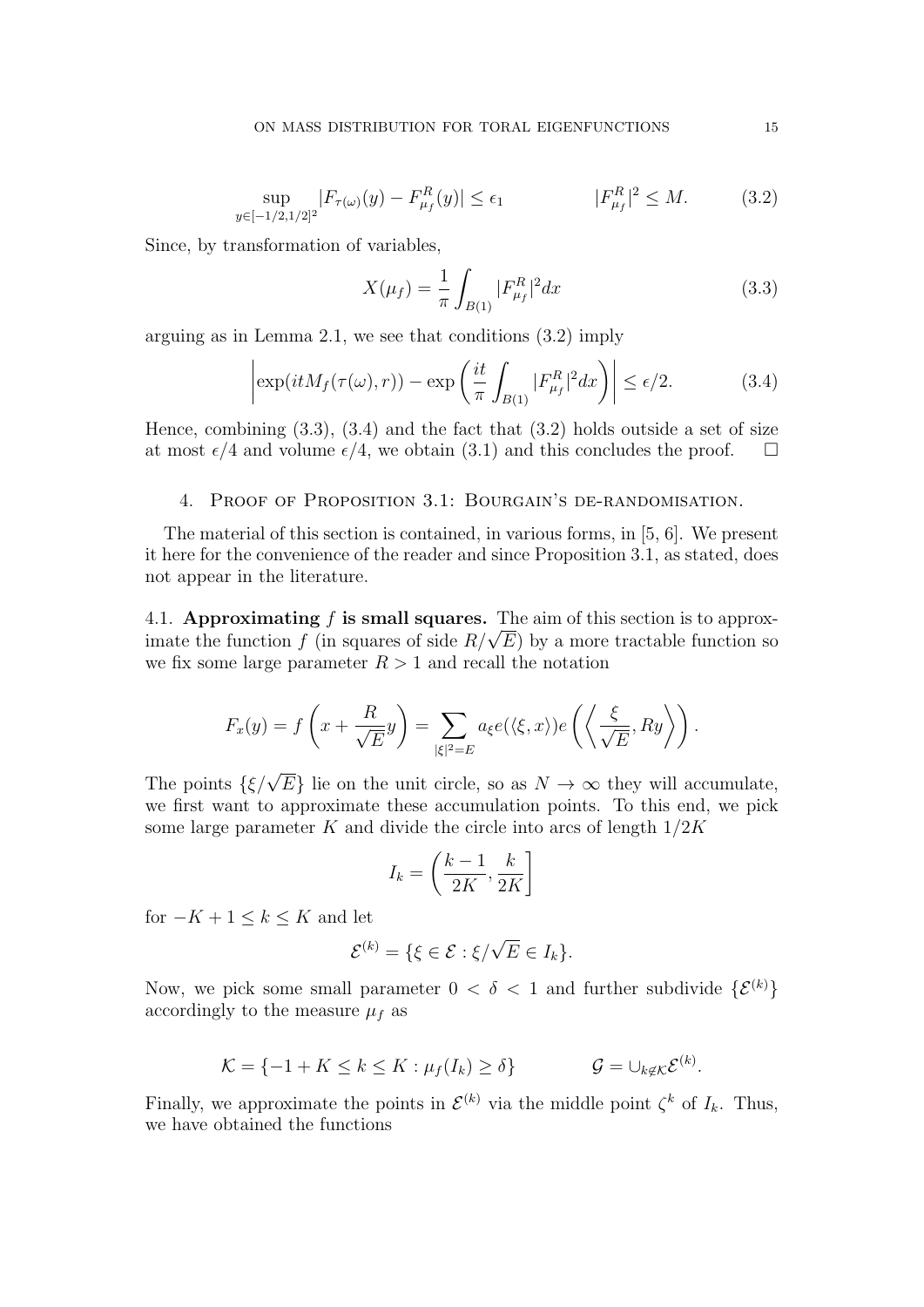$$
\tilde{F}_x(y) = \sum_{k \in \mathcal{K}} \sum_{\xi \in \mathcal{E}^{(k)}} a_{\xi} e(\langle \xi, x \rangle) e\left(\left\langle \frac{\xi}{\sqrt{E}} - \zeta^k, Ry \right\rangle\right) e(\zeta^k, Ry) \tag{4.1}
$$
\n
$$
\tilde{\psi}_x(y) = F_x(y) - \tilde{F}_x(y).
$$

Let us consider inner sum in [\(4.1\)](#page-15-1). Since  $|\xi/\sqrt{E} - \zeta^k|$  can be made arbitrarily small by taking K large, we approximate the whole sum by the term with  $y = 0$ 

<span id="page-15-4"></span><span id="page-15-2"></span><span id="page-15-1"></span>
$$
b_k(x) = \frac{1}{\mu_f(I_k)^{1/2}} \sum_{\xi \in \mathcal{E}^{(k)}} a_{\xi} e(\langle \xi, x \rangle)
$$
\n(4.2)

obtaining the function

$$
\phi_x(y) = \sum_{k \in \mathcal{K}} \mu_f(I_k)^{1/2} b_k(x) e(\langle R\zeta^k, y \rangle). \tag{4.3}
$$

Here, we define  $b_k$  and  $\phi_x$  so that  $\int_{[-1/2,1/2]^2} |\phi_x(y)|^2 dy = 1$  for all  $x \in \mathbb{T}^2$ . Moreover, to  $\phi_x$  we associate the "spectral measure"

$$
\mu_K = \sum_{k \in \mathcal{K}} \sum_{\xi \in \mathcal{E}^{(k)}} \mu_f(I_k) \delta_{\zeta^k} / \sum_{k \in \mathcal{K}} \sum_{\xi \in \mathcal{E}^{(k)}} \mu_f(I_k). \tag{4.4}
$$

The above approximations are justified by the following lemma [\[5,](#page-17-2) Lemma 1] and [\[6,](#page-17-3) Proposition 3.2].

<span id="page-15-6"></span>**Lemma 4.1.** Let  $R > 1$ ,  $\epsilon_3$ ,  $\epsilon_4 > 0$  be given. Then there exists  $K_0 = K_0(R, \epsilon_1, \epsilon_2)$ ,  $\delta_0 = \delta_0(R, K, \epsilon_3, \epsilon_4)$  and a subset  $V \subset \mathbb{T}^2$  with  $vol(V) \leq \epsilon_4$  such that for all  $K > K_0$ ,  $\delta < \delta_0$  and  $x \in \mathbb{T}^2 \backslash V$  we have

<span id="page-15-5"></span><span id="page-15-3"></span>
$$
\sup_{y \in [-1/2, 1/2]^2} |F_x - \phi_x| \le \epsilon_3.
$$

<span id="page-15-0"></span>4.2. Passage to random fields. The next step in the proof of Proposition [3.1](#page-13-0) is to show that the  $b_k$ 's, in [\(4.2\)](#page-15-2), simultaneously approximate K i.i.d. complex Gaussian random variables. We briefly sketch the argument in order to highlight the importance of the assumptions A1 and A2. To show that the  $b_k$ 's approximate Gaussian random variables, via the central limit theorem, it is enough to prove that the pseudo-random variables  $a_{\xi}e(\langle \xi, x \rangle)$  are asymptotically independent, when averaged over  $x \in \mathbb{T}^2$ , and satisfy some appropriate Lindeberg's condition. The assumption A2 assures that the Lindeberg's condition is satisfied. Thus, we are left to show asymptotic independence. This can be done computing the moments of the pseudo-random vector  $(e(\langle \xi, x \rangle))_{\xi \in \mathcal{E}}$  as

$$
\int_{\mathbb{T}^2} \left| \sum_{\xi} e(\langle \xi, x \rangle) \right|^{2l} dx = \sum_{\xi_1, \dots, \xi_{2k}} \int_{\mathbb{T}^2} e(\xi_1 - \xi_2 + \dots - \xi_{2l}) dx. \tag{4.5}
$$

By orthogonality, the right hand side of [\(4.5\)](#page-15-3) counts the number of 2l-tubles  $(\xi_1, ..., \xi_{2l})$  such that  $\xi_1 - \xi_2 + ... - \xi_{2k} = 0$ . Tuples of the form  $\xi_1 = \xi_2, ..., \xi_{2k-1} =$  $\xi_{2k}$  contribute to the integral, and their contribution is  $2l! \cdot N^{l}/2^{l}l!$ . Moreover, by the assumption A1, all other contributions have lower order as  $N \to \infty$ .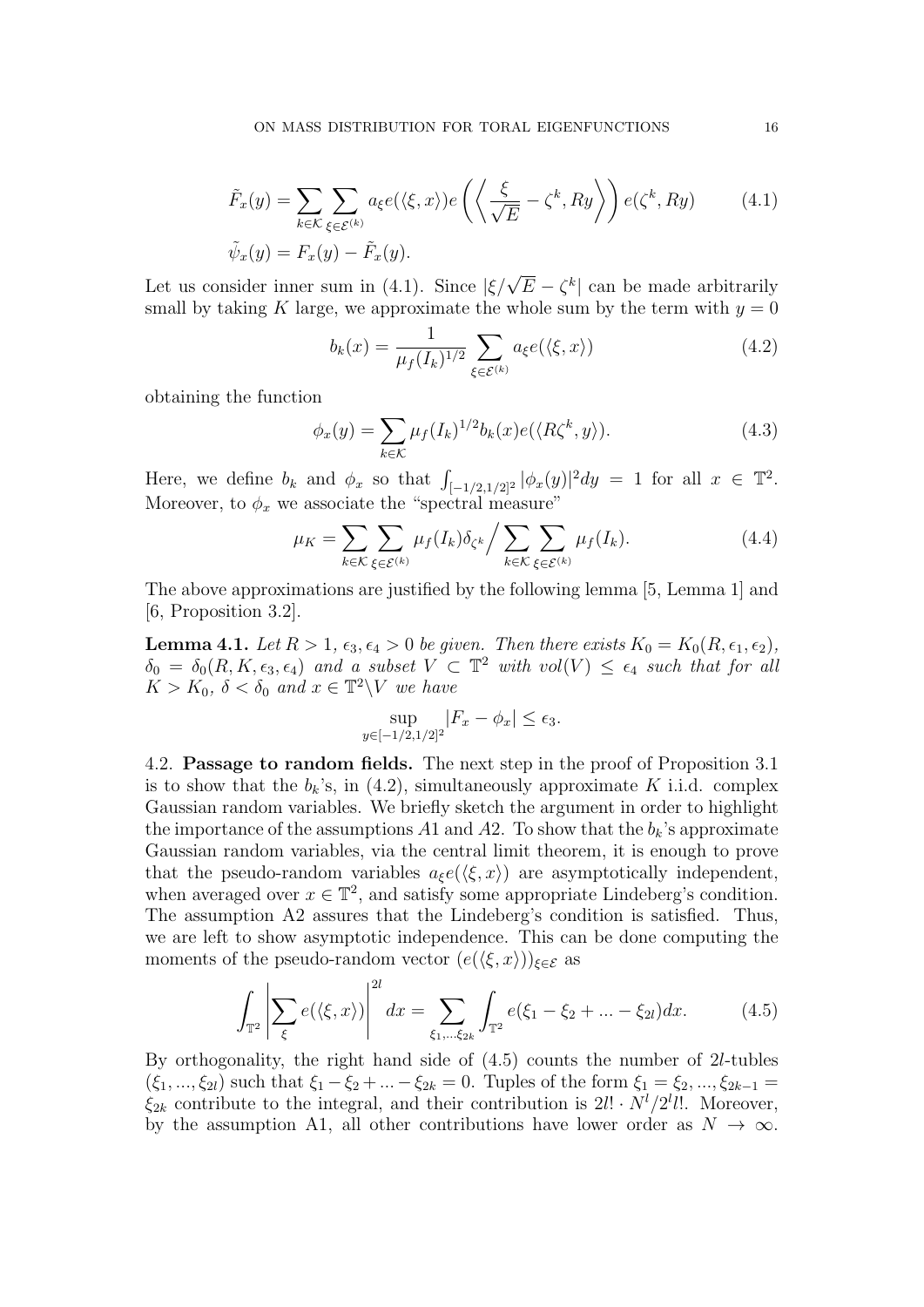Thus, via the method of moments, the pseudo-random variables  $\{e(\langle \xi, x \rangle)\}\xi$  are asymptotically independent. The central limit theorem then implies that the  $b_k$ 's are simultaneously Gaussian. Therefore,  $\phi_x$  in [\(4.3\)](#page-15-4), when averaged over  $x \in \mathbb{T}^2$ , approximates a Gaussian random field with spectral measure  $\mu_K$  in [\(4.4\)](#page-15-5). Quantifying the above discussion, we have the following lemma [\[5,](#page-17-2) Lemma 2] and [\[6,](#page-17-3) Proposition 3.3].

<span id="page-16-1"></span>**Lemma 4.2.** Let  $R, K > 1, 0 < \delta < 1$  be as above and  $\epsilon_5, \epsilon_6 > 0$  be given, moreover suppose that E satisfies assumption A1 and  $N \to \infty$ . Then there exists  $B_0 = B_0(\epsilon_5, \epsilon_6, R)$  and  $E_0 = E_0(\epsilon_5, \epsilon_6, R, B_0)$  such that for all  $E > E_0$  and for all  $B > B_0$  the following holds:

- (1) There exists a subspace  $\Omega'' \subset \Omega$  with  $\mathbb{P}[\Omega''] > 1 \epsilon_6$  and a measurepreserving function  $\tau : \Omega'' \to \mathbb{T}^2$  such that  $vol(\mathbb{T}^2 \setminus \tau(\Omega'')) \leq \epsilon_6$ .
- (2) Uniformly for all f satisfying assumption A2,

$$
\sup_{y \in [-1/2, 1/2]^2} |\phi_{\tau(\omega)}(y) - F_{\mu_K}^R(y, \omega)| \le \epsilon_5
$$

for all  $\omega \in \Omega''$ , where the covariance of  $F_{\mu_K}^R(y)$  is given by

$$
\mathbb{E}[F_{\mu_K}^R(y)F_{\mu_K}^R(x)] = \int_{\mathbb{S}^1} e(\langle \lambda, R(x-y) \rangle) d\mu_K(\lambda).
$$

To conclude the proof of Proposition [3.1,](#page-13-0) it is enough to show that  $F_{\mu_K}^R$  is close to  $F_{\mu_f}^R$ . This is the content of the following lemma:

<span id="page-16-0"></span>**Lemma 4.3.** Let  $\mu_K$  be given as in [\(4.4\)](#page-15-5). Then, as  $K \to \infty$ , we have

$$
\mu_K \Rightarrow \mu_f.
$$

*Proof.* Let  $A \subset \mathbb{S}^1$  be an open subset then

$$
\mu_f(A) = \sum_{\xi \in A} |a_{\xi}|^2.
$$

On the other hand

$$
\mu_K(A) = \sum_{\zeta^{(k)} \in A \atop k \in \mathcal{K}} \mu_f(I_k) / \sum_{k \in \mathcal{K}} \mu_f(I_k) = \sum_{\zeta^{(k)} \in A \atop k \in \mathcal{K}} \sum_{\xi \in I_k} |a_{\xi}|^2 / \sum_{k \in \mathcal{K}} \mu_f(I_k).
$$

By definition of  $K$ , we have

$$
\sum_{k \in \mathcal{K}} \mu_f(I_k) = 1 - \sum_{k \notin \mathcal{K}} \mu_f(I_k) = 1 + O(\delta K)
$$

and similarly

$$
\sum_{\substack{\zeta^{(k)} \in A \\ k \in \mathcal{K}}} \sum_{\xi \in I_k} |a_{\xi}|^2 = \sum_{\xi \in A} |a_{\xi}|^2 + O(\delta K).
$$

Hence, taking  $\delta < K^{-2}$ , we obtain

$$
\mu_K(A) = \mu_f(A) + O\left(\frac{1}{K}\right)
$$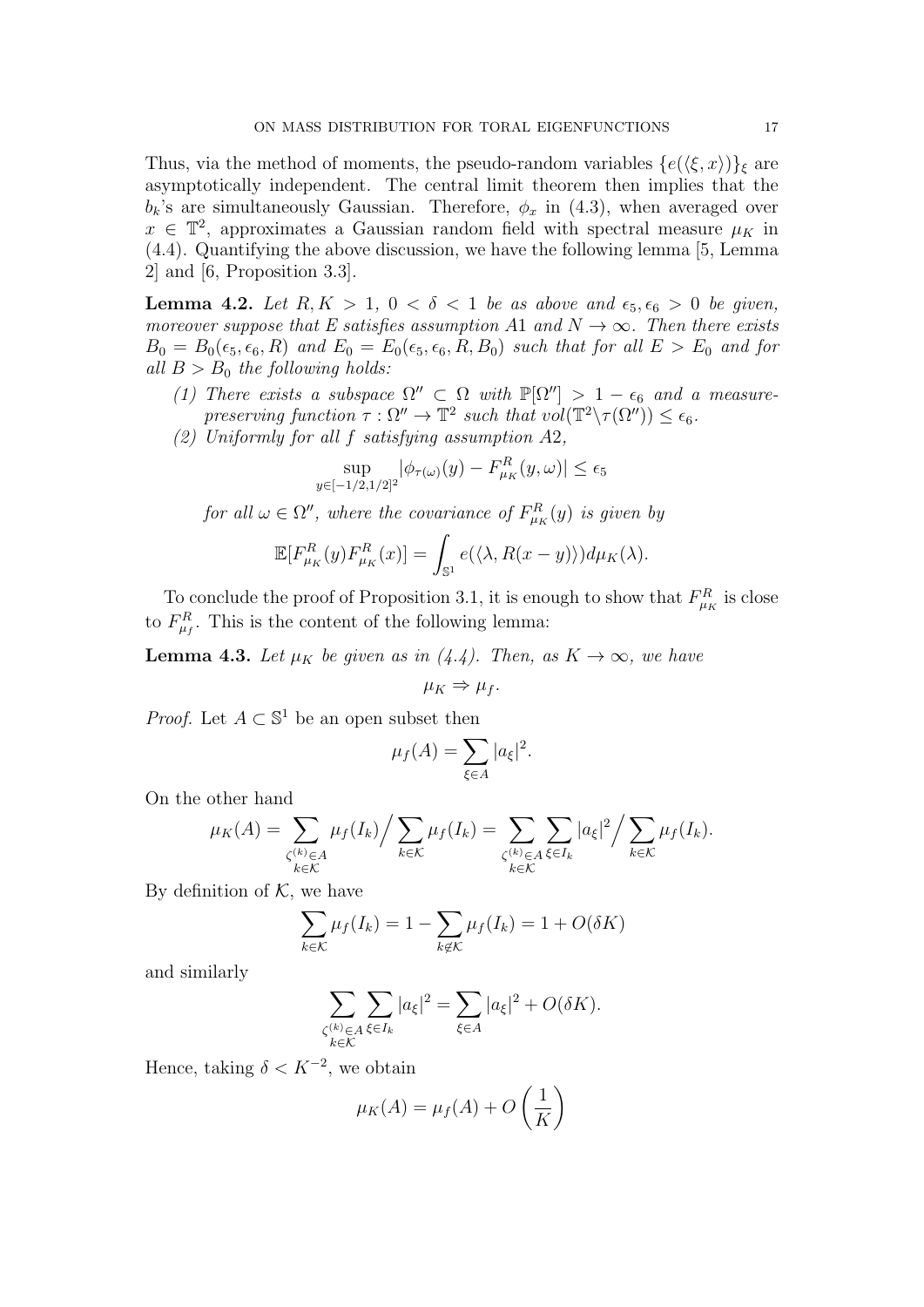as required.  $\Box$ 

We are now ready to complete the proof of Proposition [3.1:](#page-13-0)

*Proof of Proposition [3.1.](#page-13-0)* Let  $\epsilon_1, \epsilon_2$  be given, then we apply Lemma [2.3](#page-6-0) together with Lemma [4.3](#page-16-0) with  $\alpha = \epsilon_1/4$  and  $\delta_2 = \epsilon_2/4$  to see that

$$
\sup_{y \in [-1/2, 1/2]^2} |F_{\mu_f}^R(y) - F_{\mu_K}^R(y)| \le \epsilon_1/4 \tag{4.6}
$$

for all  $K > K_0$  outside an event  $\Omega''''$  of probability at most  $\epsilon_2/8$ . Now, apply Lemma [4.2](#page-16-1) with  $\epsilon_5 = \epsilon_1/4$  and  $\epsilon_6 = \epsilon_2/4$  to get  $\Omega^{m}$  and  $\tau$ , taking  $E > E_0$  and  $B > B_0$ . Define  $\Omega'' = \Omega''' \backslash \Omega''''$ , since  $\mathbb{P}[\Omega'''] \leq \epsilon_2/4$  and  $\mathbb{P}[\Omega'''] > 1 - \epsilon_2/4$ ,  $\mathbb{P}[\Omega''] > 1 - \epsilon_1/2$ . So, by Lemma [4.1](#page-15-6) and the triangular inequality, we have

$$
\sup_{y \in [-1/2, 1/2]^2} |\phi_{\tau(\omega)}(y) - F_{\mu_f}^R(y, \omega)| \le \epsilon_1/2 \tag{4.7}
$$

for all  $\omega \in \Omega''$ . Now let  $\epsilon_3 = \epsilon_1/2$  and  $\epsilon_4 = \epsilon_2/4$  in Lemma [4.1](#page-15-6) to obtain a set V of volume at most  $\epsilon_2/4$  such that

<span id="page-17-7"></span><span id="page-17-6"></span>
$$
|F_x - \phi_x| \le \epsilon_1/2 \tag{4.8}
$$

for all  $x \in \mathbb{T}^2 \backslash V$ . Since  $\tau$  is measure-preserving, we have  $\mathbb{P}[\tau^{-1}(V)] \leq \epsilon_2/2$  so we finally take  $\Omega' = \Omega'' \setminus \tau^{-1}(V)$ , note that  $\mathbb{P}[\Omega'] > 1 - \epsilon_2$ . For all  $\omega \in \Omega'$ , in light of [\(4.7\)](#page-17-6) and [\(4.8\)](#page-17-7), we have

$$
\sup_{y \in [-1/2, 1/2]^2} |F_{\tau(\omega)}(y) - F_{\mu_f}^R(y, \omega)| \le \epsilon_1
$$

as required.  $\Box$ 

### Acknowledgement

The author would like to thank Igor Wigman for pointing out the question considered here and for the many discussions as well as Nadav Yesha for useful conversations about his work. This work was supported by the Engineering and Physical Sciences Research Council [EP/L015234/1]. The EPSRC Centre for Doctoral Training in Geometry and Number Theory (The London School of Geometry and Number Theory), University College London.

#### **REFERENCES**

- <span id="page-17-5"></span>[1] J. Benatar, D. Marinucci , I. Wigman Planck-scale distribution of nodal length of arithmetic random waves Preprint arXiv:1710.06153, (2017).
- <span id="page-17-0"></span>[2] B. Michael, Regular and irregular semiclassical wavefunctions, J. Phys. A 10, no. 12, (1977).
- <span id="page-17-1"></span>[3] B. Michael, Semiclassical mechanics of regular and irregular motion. Chaotic behavior of deterministic systems Les Houches, 171-271, (1981).
- <span id="page-17-4"></span>[4] E. Bombieri, J. Bourgain, A problem on sums of two squares, IMRN 11, 3343-3407 (2015).
- <span id="page-17-2"></span>[5] J. Bourgain, On toral eigenfunctions and the random wave model, Israel J. Math. 201, no. 2, 611-630, (2014).
- <span id="page-17-3"></span>[6] J. Buckley, I. Wigman. On The Number Of Nodal Domains Of Toral Eigenfunction, Annales Henri Poincare, 3027-3062, (2016).